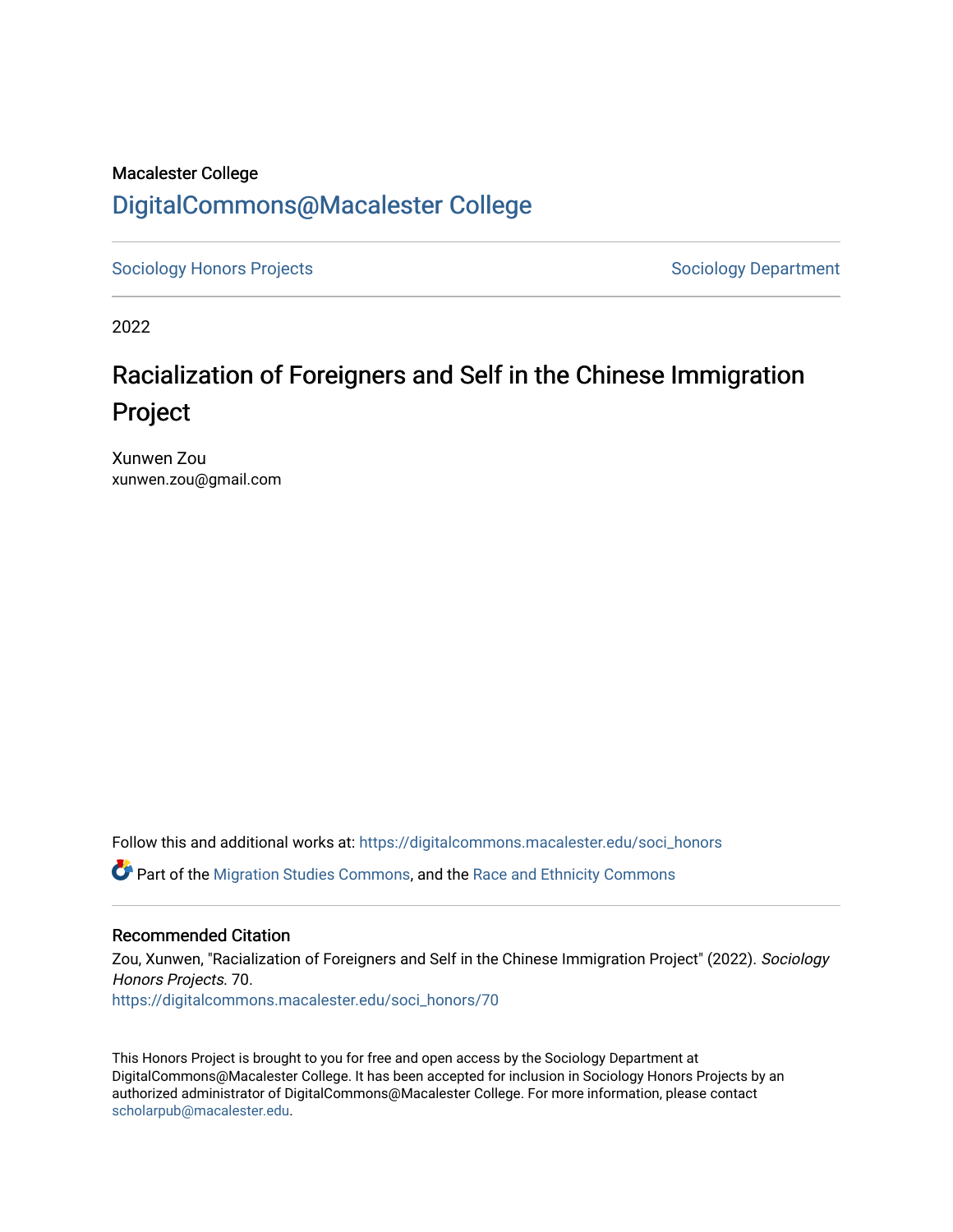# **Racialization of Foreigners and Self in the Chinese Immigration Project**

**Author**

Aaron (Xunwen) Zou Sociology, Macalester College

**Advisor** Erik Larson Sociology, Macalester College

Submitted on 27 April 2022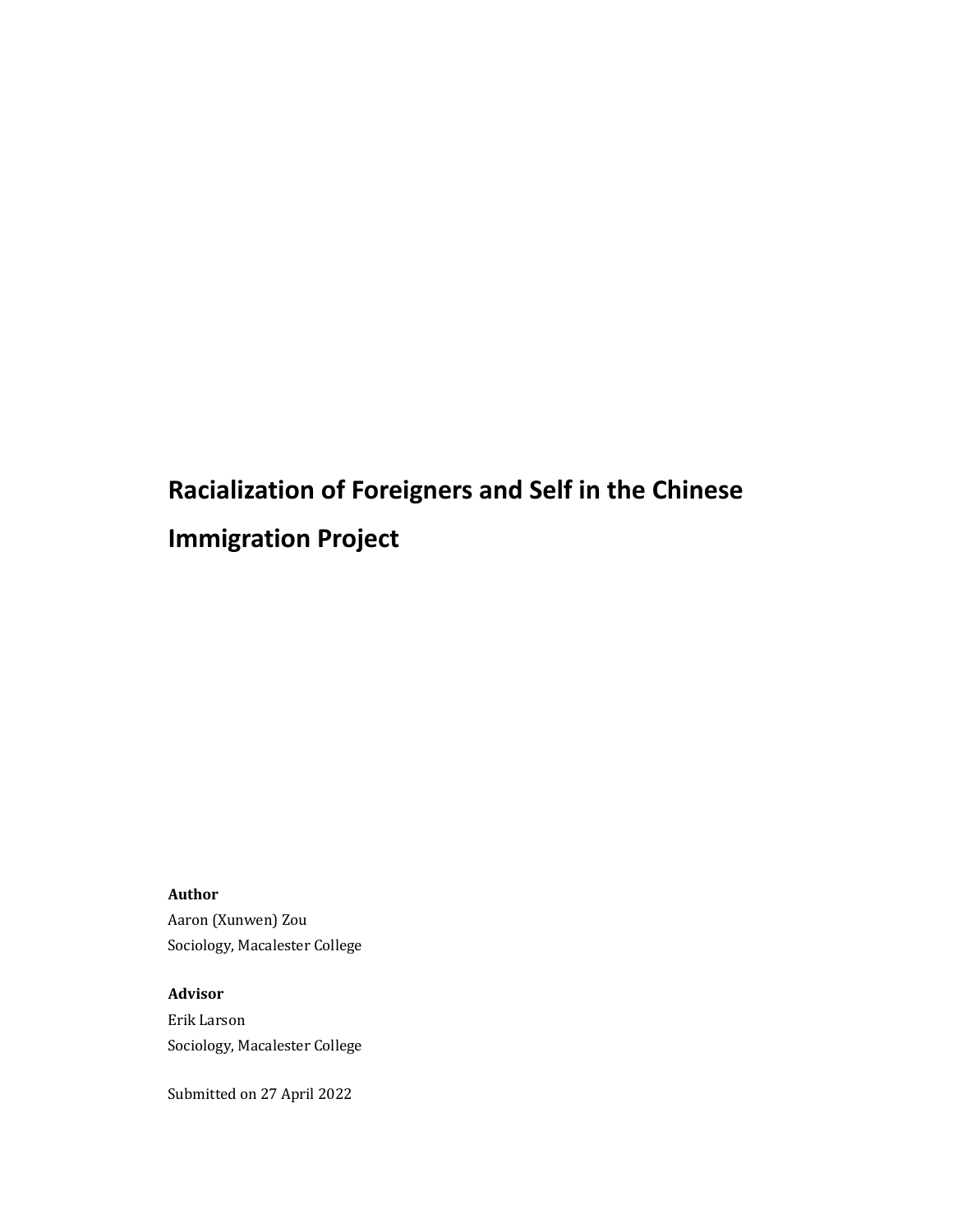## **Abstract**

With the Western invasion and colonization during the 20th Century, China began its internalization of the Western Enlightenment values, leading the country to an identity crisis that paved the way for its race to modernity. Attempting to understand the world and itself, China developed a new racial order largely shaped by the Western discourse and distinctly different from its ancient understanding. Based on 18 semi-structured interviews, this study explores contemporary racialization in China and its application in the racial project of immigration. I found that racial understanding in China is based on a racial/cultural hierarchy. The hierarchal top, Whites/Europeans, represents development and modernity. The hierarchal bottom, Blacks/Africans, symbolize backwardness, poverty, and cultural threats. In radicalizing the foreigners, the Chinese itself is simultaneously racialized by being located in the middle of the hierarchy, in a constant quest to seek validation from the West. Nevertheless, China's cultural/racial understanding is an unfinished project, shaped by the diverse discourse of natives and subject to the consequence of the social remittance of foreign-socialized individuals.

## **Acknowledgement**

I appreciate the Mahnaz Kousha Endowed Fund for Student Research at Macalester College, which funded this study.

From the beginning of the research to the conclusion of this manuscript, the project took approximately one year. Throughout the process, I have received much support and assistance from family, friends, loved ones, and professors.

I would first like to thank Professor Erik Larson and Professor Erika Busse-Cardenas. You not only shared their invaluable expertise and guidance over the past year, but you also patiently guided me every step of the way during the research analysis. I am also appreciative of Professor Rivi Handler-Spitz's insightful feedback during the honor defense, which brought my work to a higher level.

I would also like to thank my amazing supporting network: my parents, my partner, my dog, and my friends both in the United States and in China. You have all supported me in different ways even if you are not aware: you encouraged me to continue when I'm on the verge of giving up; you gave me the warmest hug when I'm feeling sad and down; you patiently listened to my countless rehearsals for my capstone or research talks.

Finally, a huge thank you to all the participants for trusting me to share your insights. This study would not exist without you all.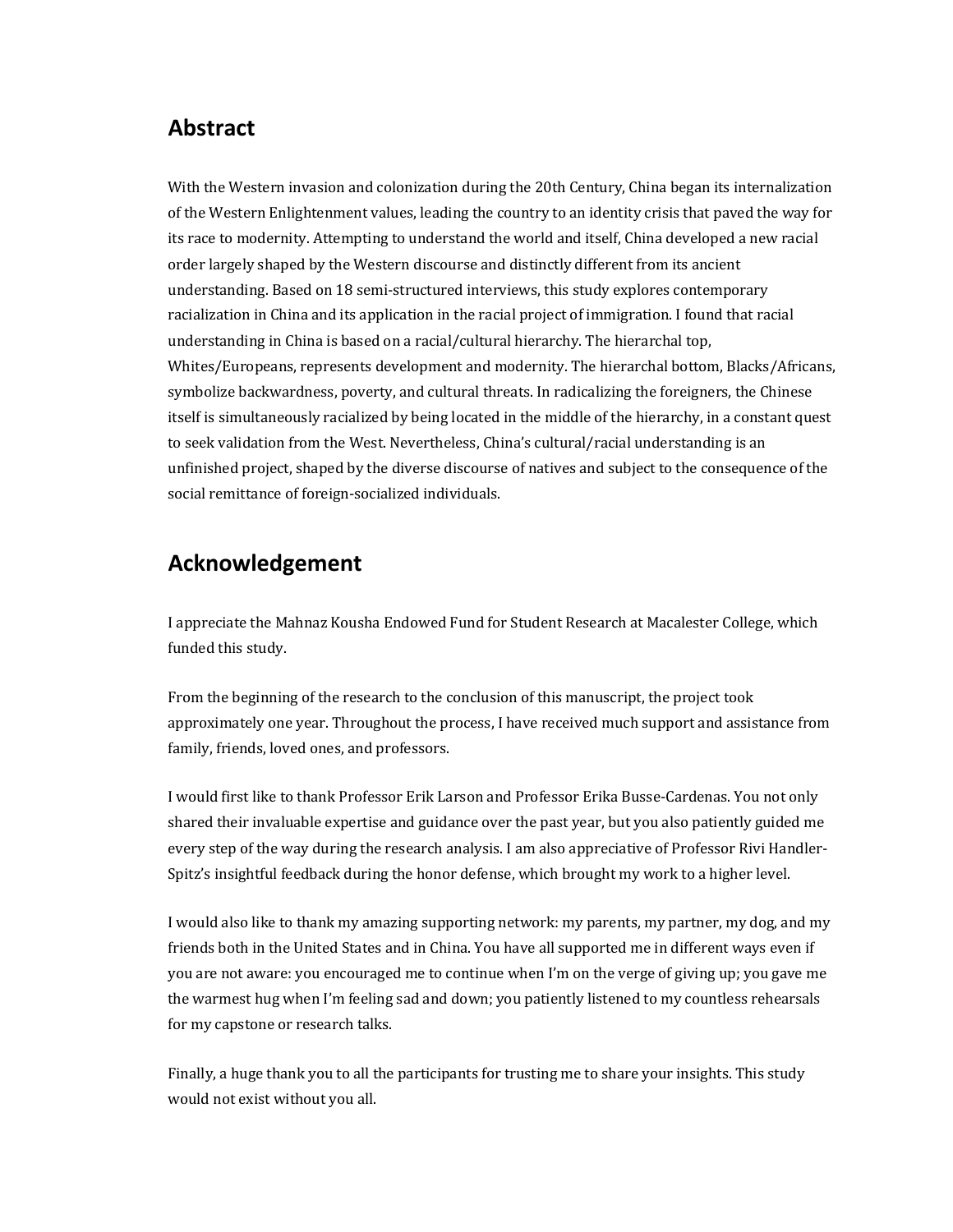## **I. Introduction**

The 19th-20th Century in China is characterized by warfare and invasion. Starting from the First Opium War in 1839, which resulted in the establishment of five treaty ports and the ceding of Hong Kong to the British empire, the Century of Humiliation (*bainian guochi*) lasted until 1949. During the 110 years, China was invaded and subjugated by Western Powers, Russia, and Japan, resulting in substantial loss of lives, significant destruction of landmarks, and the loss of a third of the territory to foreign powers (Kaufman 2010). *Guafen* (being cut up like a melon) is a term often invoked to describe the state of Chinese territories and resources, evoking the painful memory where China, powerless and helpless like a melon, awaits the loss of its territory and resources but is unable to do anything to prevent it (Wagner 2017).

Facing the aftermath of a destroyed nation following Western invasion and colonization, China didn't see much of a future: What went so wrong that the Central Empire, once the greatest civilization on Earth, became the semi-colonial country it is today – Its ancient treasures stolen, its territory carved up like a melon (*guafen*), while its people addicted to opioids and laid around all day. In their search for answers to save the nation, the intellectuals turned to the Western discourse. The introduction of Enlightenment values not only provided the intellectuals hope for the future  $-$  a future where China becomes a democratic nation-state built upon science and technological advancement – but also an explanation for its catastrophe: its fundamentally backward and inferior culture.

To modernize China, China had to abandon its culture, and with it, China lost its identity. An urgent question thus faced the intellectuals: *Who are we, and where are we located in the order of the globalized* world? Western bioscience provided a framework for understanding itself and the world: race. With the rise of the nation-state, such a framework would later replace the Chinese concept of linage (*zu*) and facilitate the development of its own understanding of the racial global order.

The following 100 years mark the century of globalization. China has increasingly become a destination country for immigrants around the world, with 1 million foreigners living in China in 2020 (United Nations 2020). Racial understanding is increasingly important as a tool to understand these foreigners with distinctively different corporeal features and cultural backgrounds. Indeed, China is no stranger to the issue of xenophobia and racism. In the late 20th Century, numerous largescale anti-African student protests against the government's internationalist policies occurred throughout China (Cheng 2019). In 2021, following the Chinese government's proposal of easing the requirement for obtaining permanent residency in China, xenophobic attacks and nationalistic remarks exploded on Chinese social media. The past and the current thereby intertwine to illustrate the Chinese nation-building project of immigration in the context of a "post-Humiliation" and "Enlightened" China. As we shall see in the study, foreigners are highly racialized in China, therefore race (as defined in the next section) becomes an integral part of the project.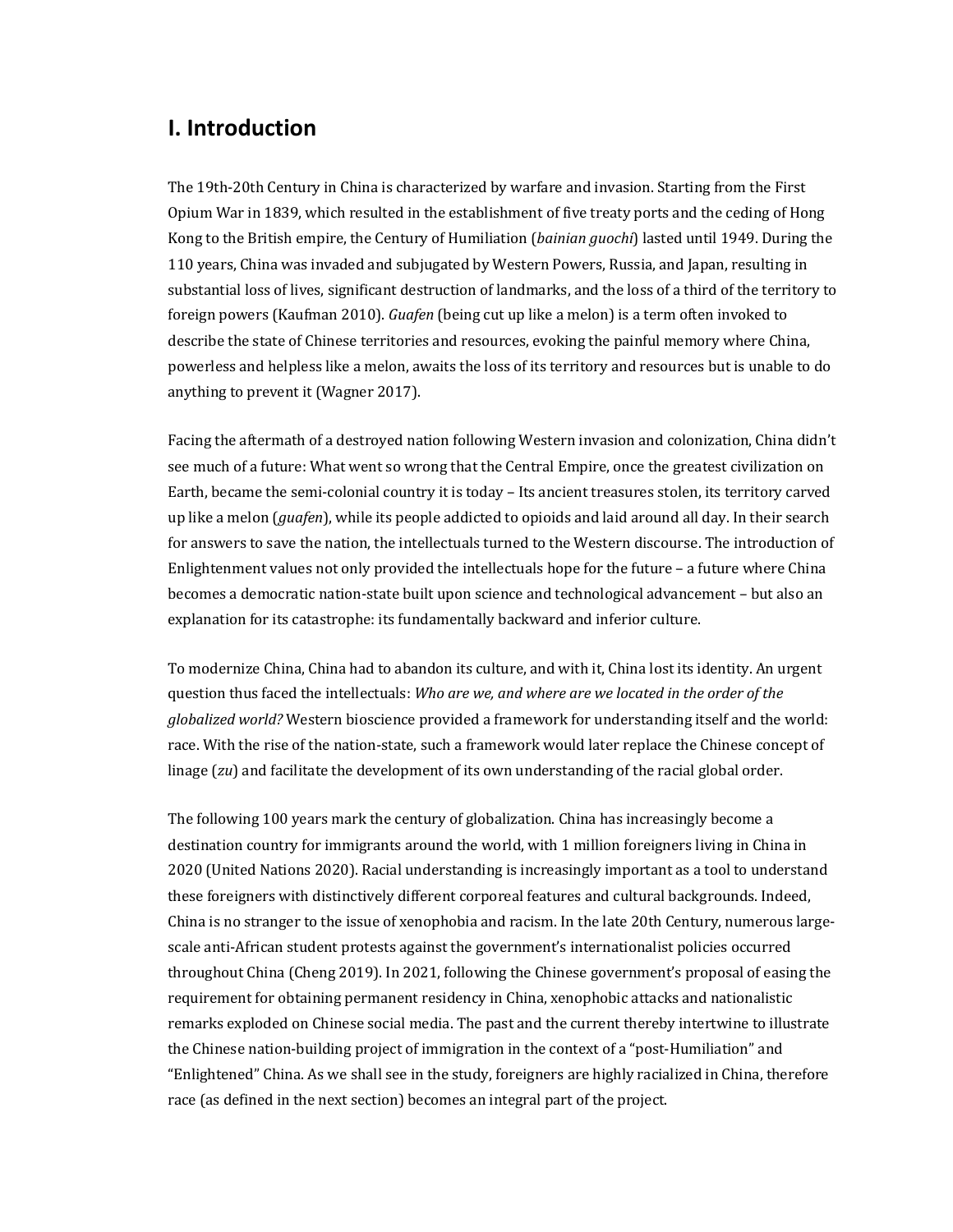However, race and immigration remain an understudied discipline in China. Mainstream interest in the topic remains low: A 2008 East Asian Barometer survey shows no respondent believed that immigration was an important question that the government should address (Han 2017). Most studies in the discipline are preoccupied with China's role as an immigrant-sending country, and overlooking its role as a destination country <sup>1</sup>. Building on literature reviews of the few research on the development of racial discourse in China (e.g. Dikötter 1997, Cheng 2019), and with the help of the lens of postcolonial studies, I conducted 18 semi-structured interviews to answer the following question: In the context of a "post-Enlightenment" China, how do the Chinese people racialize foreigners and themselves, and how does the racialization affect the national-building project of immigration?

This essay is divided into several sections to answer this question: Section II provides an overview of the necessary theoretical frameworks employed in the essay. Section III, the methodology section, extends Pugh's semi-structural interview framework (2013) and proposes a *schematic tree*, a new method for interpreting interview data. Section IV discusses the interconnection of race, *minzu* (people-linage), and immigration, essential for conducting and understanding the study. The results are then analyzed in the following sections. Section V discusses how participants racialize foreigners consciously or subconsciously. Section VI then discusses the meanings that participants associate with each race, which forms the basis for the contemporary racial/cultural hierarchy in China. Finally, section VII explores how such hierarchy is manifested and reproduced in the national project of immigration through a mechanism I called the *bifurcated immigration discourse*.

## **II. Theoretical Framework**

One of the main goals of this study is to examine the role of race in shaping Chinese people's understanding of immigration. To assist with this analysis, I employ the theory of racial formation by Omi and Winant (2014). Although situated in the United States, the work provides a critical framework to examine the functioning of race in societies. The theory consists of four aspects, *racialization, racial projects, racism, and <i>racial policies*. This study focuses on the first two aspects. First, *racialization* refers to the process by which the meaning of the corporal dimension of the human bodies is acquired, which I further divide into two subprocesses: *racial categorization* (how racial categories are constructed and defined) and *racial meaning-making* (the meaning associated with the category), which are addressed in section V and VI respectively. Second, racial meanings become connected to societal structures and everyday experiences through *racial projects*. The projects may compete or overlap with each other, but every project attempts to "reproduce, extend,

<sup>&</sup>lt;sup>1</sup> A quick Google Scholar search with term "China immigration" returned studies mostly on China's immigration to territories/countries like Canada and Hong Kong.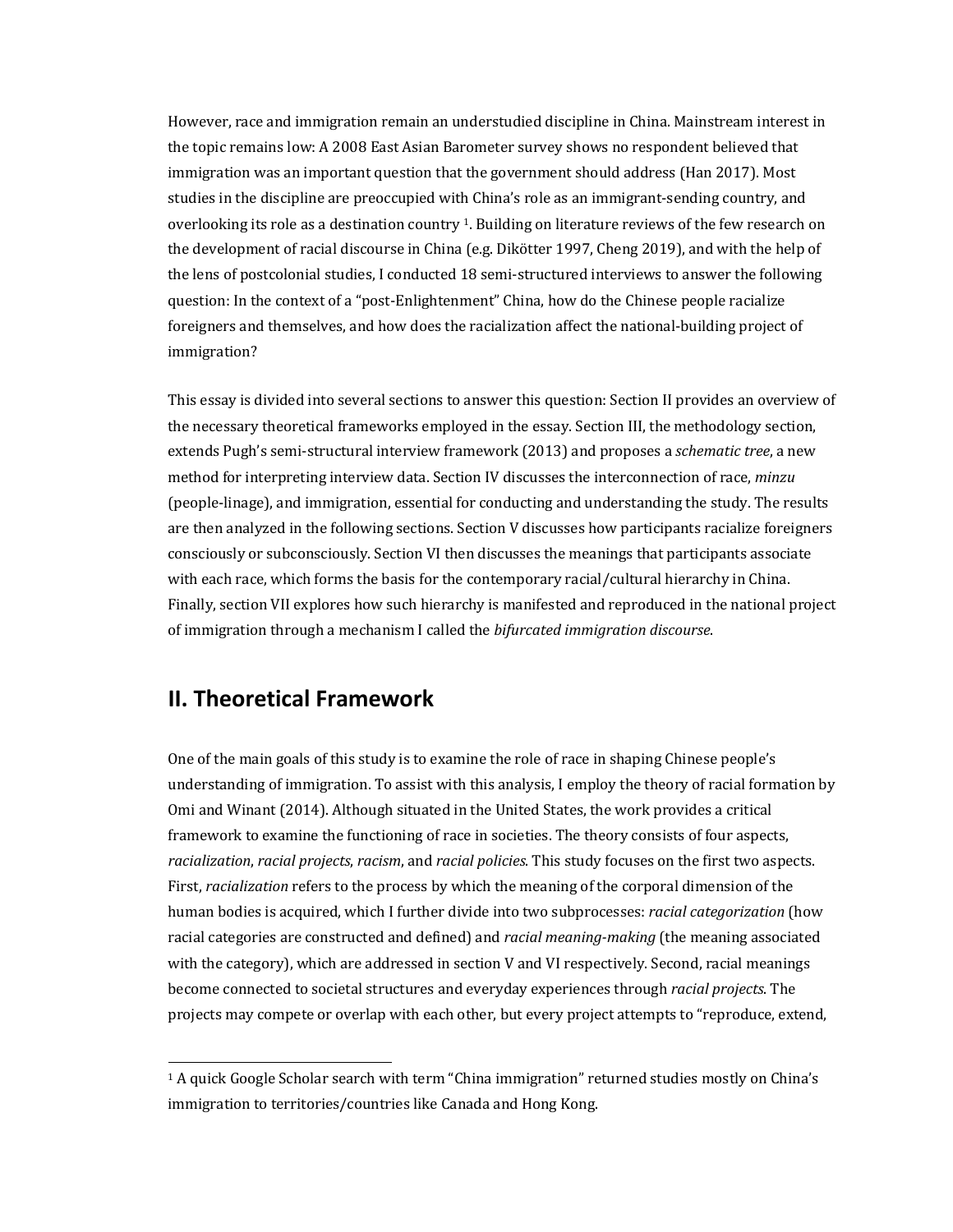subvert, or challenge the system  $(p.125)$ ." This essay applies the racialization process to the Chinese people's racial project of immigration, which is an integral part of the nation-building project.

As shown in the introduction, China's modern history is marked by the colonization of the West, which led to the nation's abandonment of its culture and loss of its self-identity. Instead of recognizing the role of colonial power in its crisis, China, like most colonized countries, turned internally to explain the nation's troubles. Barmé's orientalist piece (1995) attributed this observation to China's "modern tradition of self-loathing (p.222)." Instead, we should turn to the Foucault's notion of power/knowledge (1990) and Gramsci's concept of hegemony (Bates 1975): The West exercised military and political power in China through knowledge, while bringing the Western Enlightenment values to China, and constructing such as universal and progressive. Such an attempt was a great success, as it established the basis for the New Cultural movement which would shape the world view of the generations of Chinese to come. As we shall see in this paper, Western values play a fundamental role in the contemporary racialization of foreigners by the Chinese public.

#### **III. Methods**

In its critique of cultural sociology, Pugh (2013) argues that cognitive culturalists often dismiss the usefulness of interviewing as a research methodology. In interpreting human behaviors, culturalists argue that there is a bifurcated consciousness (Giddens 1984), which is best demonstrated through a metaphor by Haidt (2006) of a rider on an elephant. The 'rider' refers to the surface level of consciousness, while the 'elephant' is a deeper, more powerful consciousness. The 'rider' mistakenly thinks he is in control, but it is the 'elephant' that ultimately drives human behaviors. However, cognitive culturalists maintain that, when studying a culture, interviews can only access the surface level consciousness (the rider), while it reflects none of the 'elephants'.

Pugh (2013) argues that this framework misses the point of the interview. Instead of taking the interviewee's account at face value and reaching a conclusion, researchers should focus on the emotions of the interviewees. To this end, he categorized information in in-depth interviews into four categories. Through *schematics*, interviewees describe the variety of schemas that are available to them, which reflects how they see the world. Contradictory schemas, nevertheless, may exist. Interviewees ultimately choose one schema to portray themselves in the most positive light through *honorable*, which reflects the current social context. However, on a deeper (elephant) level, it is ultimately *visceral*, the emotion that stems from desire, morality, and expectations, that determines the action. Nevertheless, the visceral may or may not reflect the honorable, which is reflected through *meta-feeling*: how we feel about what we feel, which reflects the distance between the elephant and the rider.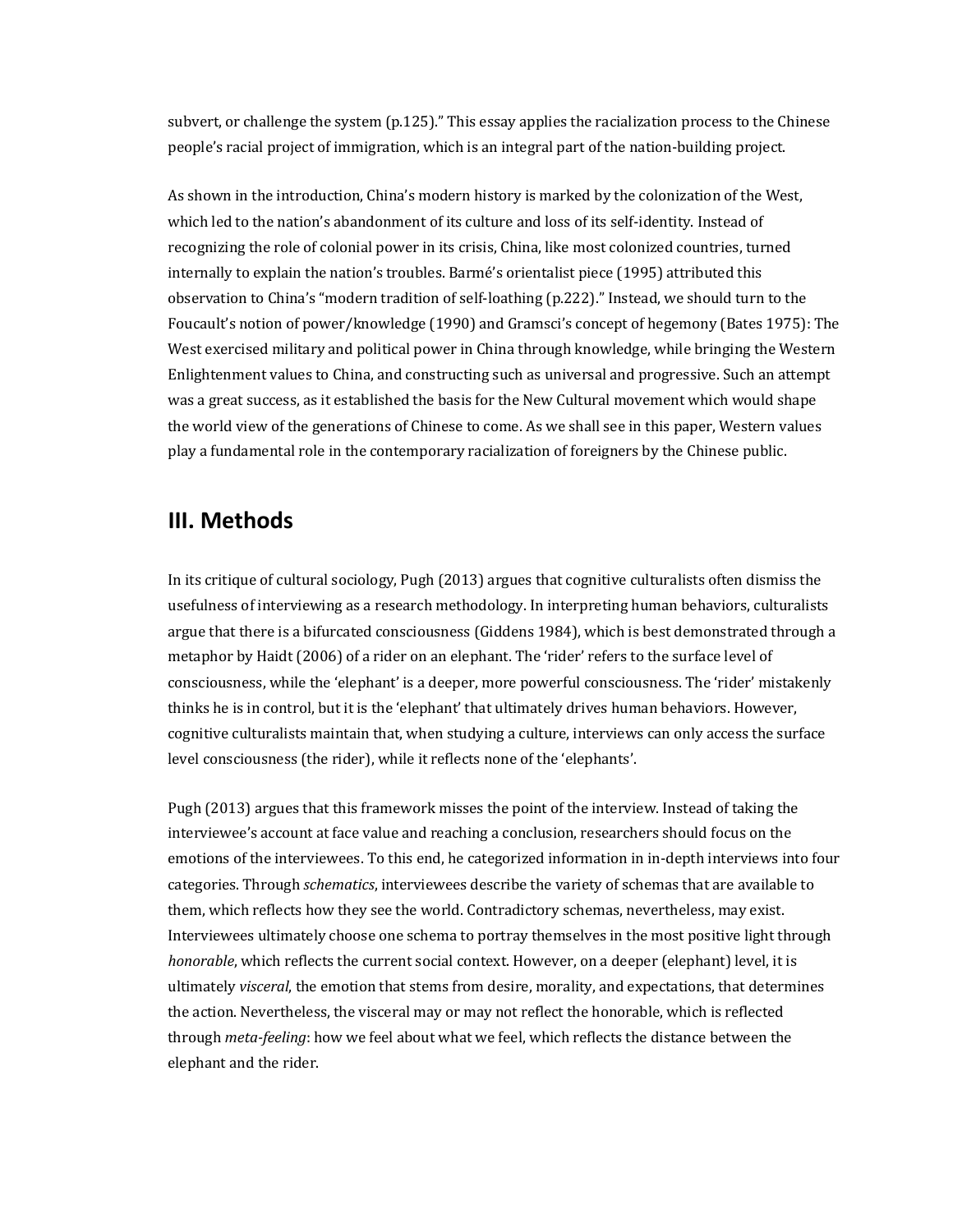

*Graph 1: Schematic tree of logical pathway* 

I propose an extension of this framework which I term a schematic tree (see Graph 1). To interpret and form an opinion on a societal issue, we arrive at a conclusion by traversing a logical pathway. On such a logical pathway, we encounter different intersections (nodes) where we subconsciously make different schematic preferences (*visceral*), and build our subsequent understanding on such preferences. Our visceral conclusion, which drives our behaviors, is therefore based on a series of prior visceral decisions. An example would be the issue of race: such a logical pathway includes possible nodes like racial categorization, racial meaning-making, and racial project.

The structure of the schematic tree is determined by the level of development of given discourse in a given societal environment. In a society where such discourse is less developed, the upper part of the tree (close to the starting node) will be larger. Conversely, in a society where such discourse is readily available and fully developed, the lower part of the tree (near the terminal node) will be larger. In the United States, there is little disagreement on the racial categorization of a given person (i.e. who is categorized as Black, White, Asian, or Latinx). However, the racial meaning-making nodes have more split with numerous schemas shaped by earlier and current societal contexts. In contrast, in China where racial discourse is rarely invoked, there are more splits at racial categorization nodes and fewer schemas at racial meaning-making. Indeed, as we will see in the following, while most respondents sometimes are conflicted about the racial categorization, they are more consistent on the racial meanings of Whites and Blacks, resulting in a singular consistent schema in the lower part of the schematic tree. This research explores the schematic tree of the interviewees on three different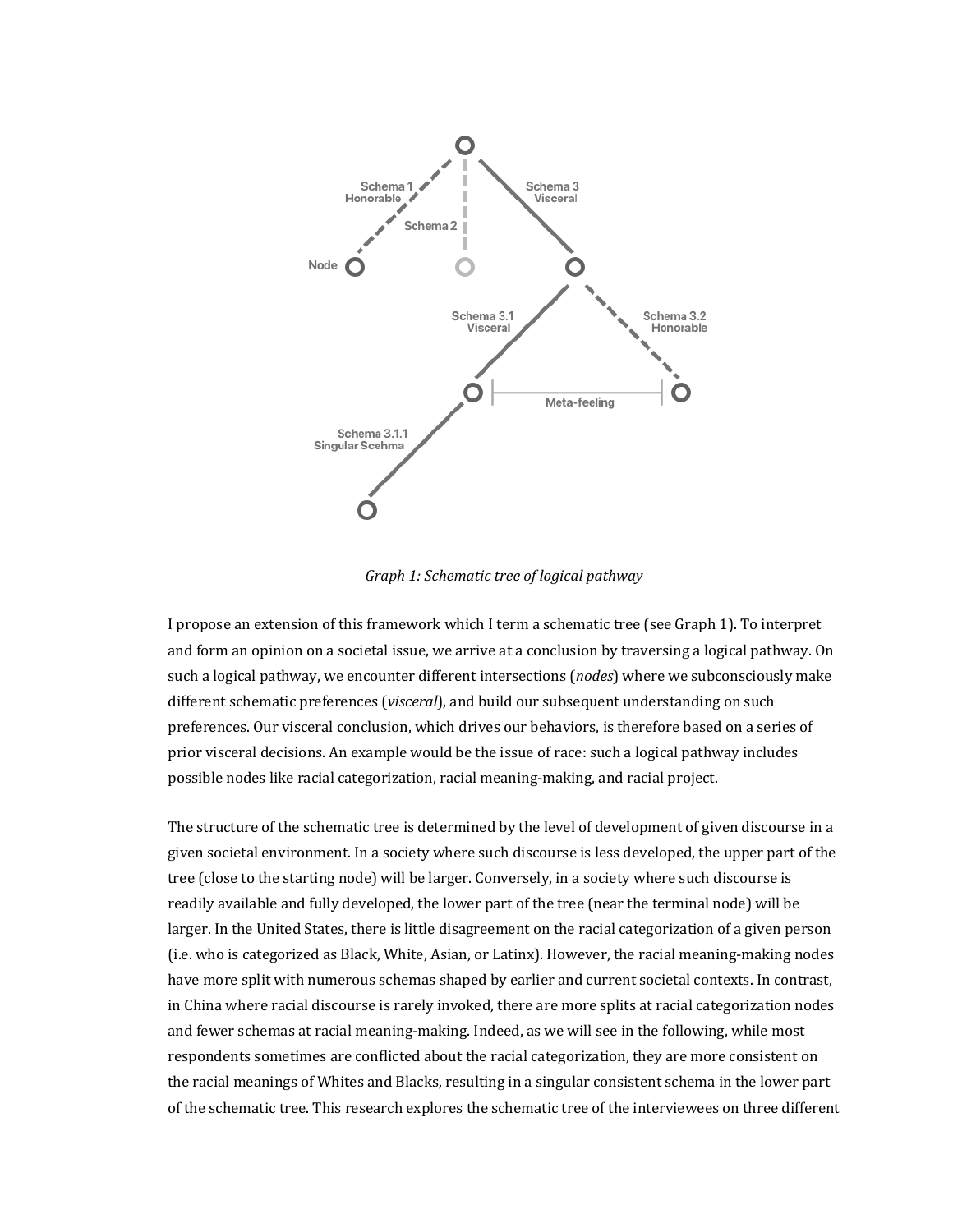nodes: racial categorization, racial meaning-making, and racial project of immigration. Using this framework, I seek to describe the local pathway and explore the (dis)similarities of the schematic tree among respondents with the help of historical context and past research.

As one of the first studies on this subject in China, this exploratory/descriptive study is based on a semi-structured interview to allow participants to not only express their opinion on immigration but also explain their reasoning behind such opinions. Formal interviews are structured to last from 45 minutes to 1 hour. All participants were asked about their views on immigration and nationalism, as well as their experiences interacting with foreigners. The majority of interviews took place in person in social establishments (cafés or restaurants) as decided by the participant and the interviewer at a convenient location. Some interviews took place online, whether because the interviewer and the participant could not find a mutually available time to meet in person, or because the participant was not physically in China at the time of the study.

Participants were recruited through convenience sampling and purposeful sampling. I first reached out to my friends and colleagues who showed interest in participating in the research. However, although my close contacts have different backgrounds (some were native Chinese with no experience with foreignness, while others have traveled extensively to Western countries and are in close contact with foreigners), they have similar socioeconomic class positions (middle-class), educational backgrounds (university educated), and typically occupy white-collar or academic jobs. Recognizing the limitation, I later switched to purposive sampling to recruit participants who do not fit this profile. The purposive sampling is conducted by looking for participants who  $(1)$  were employed in occupations associated with the working-class  $(e.g.$  taxi drivers, restaurant workers), and (2) who express nationalist or anti-immigration sentiments. The latter is recognized through, for example, their posting on social media or their comments on international news in daily conversations. In total, 16 formal interviews and two informal interviews were conducted, whose characteristics are listed in Table 1. Two interviews were conducted together when an acquaintance of the interviewee joined the scheduled interview unexpectedly. Participants were from different socioeconomic, education, and demographic backgrounds, and expressed a range of different perceptions on immigration and integration of foreigners in China.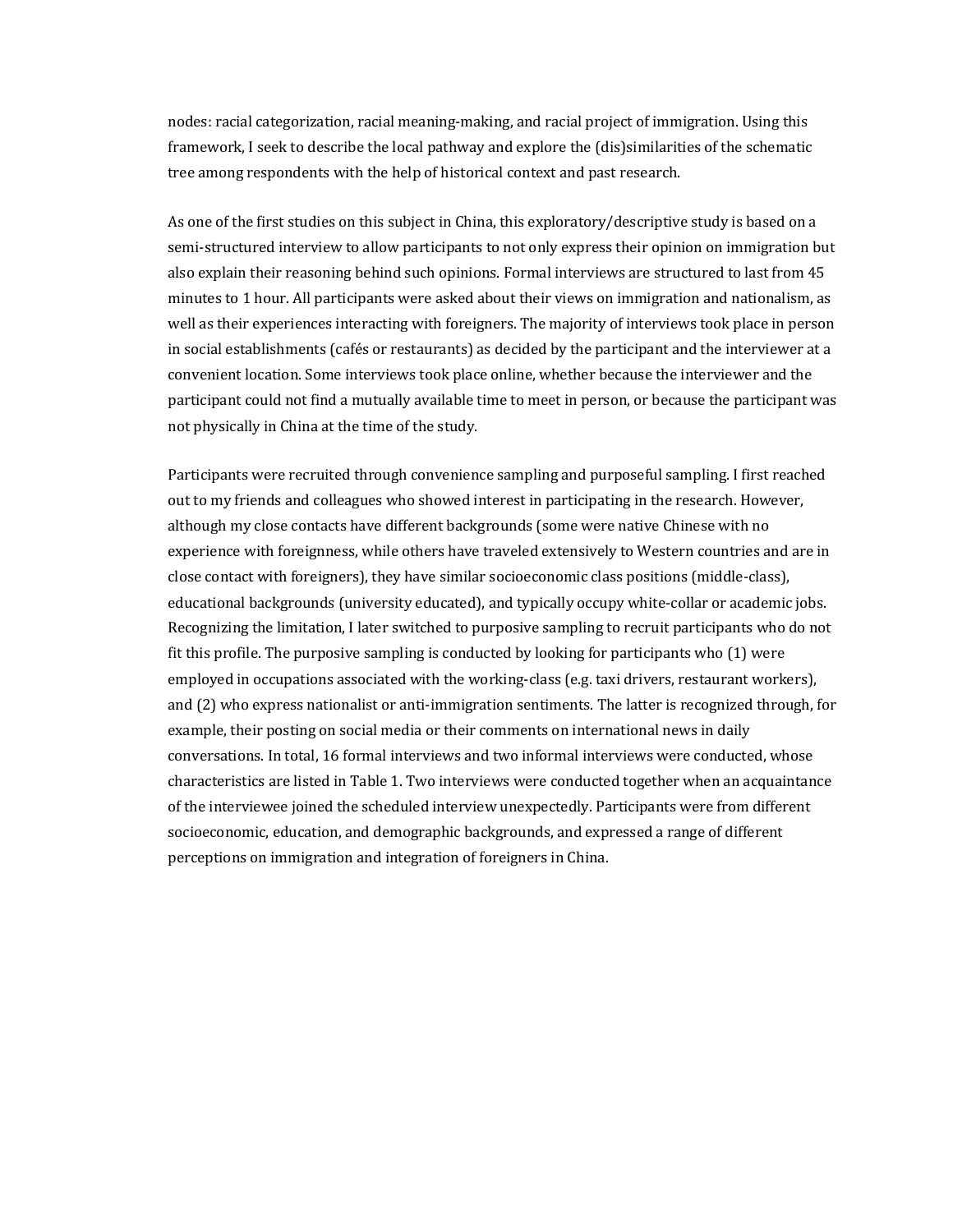| No.                     | <b>Interview</b><br>type | <b>Occupation</b>                      | <b>Exposure to local</b><br>foreigners | <b>Exposure to</b><br>international<br>foreigners | <b>Experience living</b><br>abroad |
|-------------------------|--------------------------|----------------------------------------|----------------------------------------|---------------------------------------------------|------------------------------------|
| $\mathbf{1}$            | Formal                   | Master student                         | None                                   | None                                              | N <sub>0</sub>                     |
| $\overline{2}$          | Formal                   | Chinese company office<br>worker       | Some                                   | Some                                              | N <sub>0</sub>                     |
| 3                       | Formal                   | Master student                         | None                                   | Some                                              | <b>Yes</b>                         |
| $\overline{\mathbf{4}}$ | Formal                   | Chinese company office<br>worker       | Little                                 | None                                              | N <sub>0</sub>                     |
| 5                       | Formal                   | Multinational company office<br>worker | Extensive                              | Extensive                                         | Yes                                |
| 6                       | Formal                   | Chinese company office<br>worker       | Some                                   | Some                                              | <b>Yes</b>                         |
| $\overline{7}$          | Formal                   | Chinese company office<br>worker       | None                                   | Some                                              | Yes                                |
| 8                       | Formal                   | Taxi driver                            | Some                                   | None                                              | N <sub>o</sub>                     |
| 9                       | Formal                   | Master student                         | None                                   | None                                              | No                                 |
| 10                      | Formal                   | Bachelor's student                     | None                                   | Extensive                                         | <b>Yes</b>                         |
| 11                      | Formal                   | Taxi driver                            | None                                   | None                                              | No                                 |
| 12                      | Formal                   | Unemployed                             | None                                   | None                                              | N <sub>o</sub>                     |
| 13                      | Formal                   | Master student                         | Some                                   | None                                              | No                                 |
| 14                      | Formal                   | Unknown                                | None                                   | None                                              | N <sub>o</sub>                     |
| 15                      | Formal                   | Master student                         | None                                   | Some                                              | Yes                                |
| 16                      | Formal                   | Multinational company office<br>worker | None                                   | Some                                              | Yes                                |
| 17                      | Informal                 | Taxi driver                            | None                                   | None                                              | No                                 |
| 18                      | Informal                 | Restaurant worker                      | Some                                   | None                                              | N <sub>o</sub>                     |

#### Table 1. Participants' occupation, level of exposure to local and international foreigners, and whether they have experiences living abroad

Levels of exposure to local and international foreigners are concluded by the researcher through the interview, and categorized into "none", "some" and "extensive". Experience living abroad is defined as experience living in another country for at least a semester (for studying) or half a year (for working).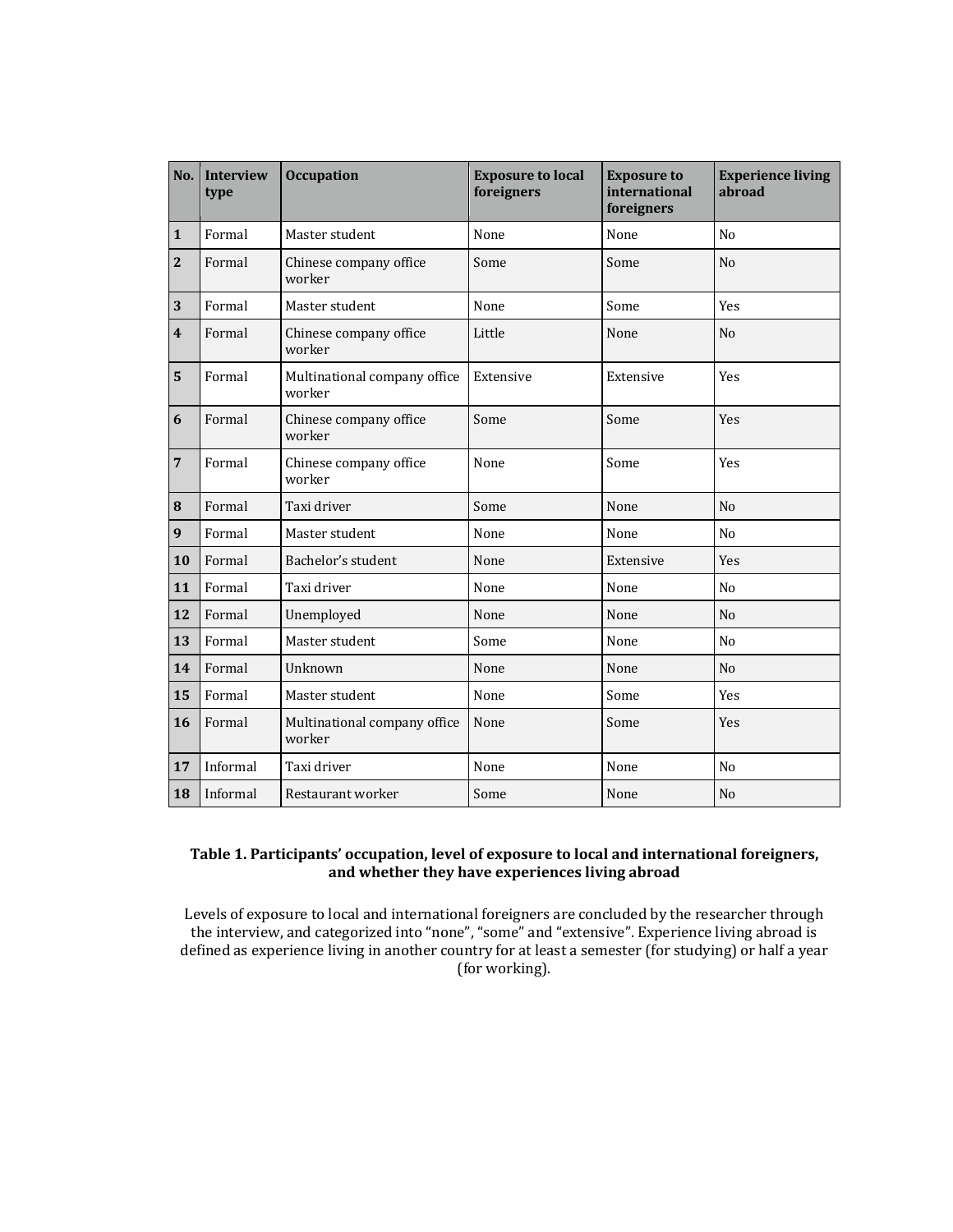Burawoy (1998) emphasized that as a researcher, we have several powers over our participants: the power of deciding what to observe and what to ask, the power of representing others, and the power of constructing and presenting the arguments. In this case, because the research is solely conducted in Mandarin Chinese, but the results are presented in English, the researcher  $(I)$  also has the power of translation. This power can bias readers' perception of the quote. For example, *heiren* in Chinese is a neutral term that could be translated to either Blacks or Black people, but readers may perceive the former as disrespectful compared to the latter, therefore it is up to the researcher's discretion and subjective idea to attempt to choose the best translation to fit the context. Furthermore, many terms in Chinese do not have a direct translation in English, but the terms themselves are considered as a discourse to justify the racial hierarchy (as is the case for the term suzhi as seen below). The researcher has the power to decide which term deserves further studies and an explanation of its implication, and which terms should be directly translated.

## **IV. Studying Race and Immigration in China**

In contrast to the racial discourse in the United States, both the Chinese official and popular discourse has been mainly preoccupied with the notion of *minzu*(people-linage) for categorization of the Chinese people. Historically, Chinese exclusively refers to Han, the majority, while other *minzu* were called *yizu* (different zu) or *waizu* (outside zu). Han people were described as advanced, agricultural people who inhabited the Central Plains, while other *zu* were backward nomads who were brutal, cruel and destructive (Baranovitch 2010). Such a discriminatory view largely disappeared least from official discourse. Today, the Communist Party emphasizes equality and unity among different *zu* in China, with the constitution forbidding any "discrimination and oppression toward any minzu (Chinese Government 2006)." To further the integration of minzu, the Chinese government classifies all 56 officially-recognized minzu under the umbrella term of *zhonghua minzu* (Chinese people-linage, Chinese Government 2005). Indeed, the government emphasizes that each minzu is an indivisible part of the Chinese state, and it is only through such unity that China can become the strong and thriving nation it seeks/strives to be (Min 2014). However, the *zhonghua minzu* discourse obscures *minzu* differences while legitimizing Han-ization assimilation projects, most notably the forced assimilation of Uygurs.

The notion of race as phenotype was not introduced to China until the Century of Humiliation. During the New Culture Movement era (1910s-1920s), intellectuals represented all inhabitants of China as the descendants of the Yellow Emperor, and created a new racialized identity called *huangzhong* (Yellow race, Dikotter 1997). The yellow race remained in the popular discourse as the shared characteristics of all Chinese people. As the song Descendants of the Dragon (long de chuanren)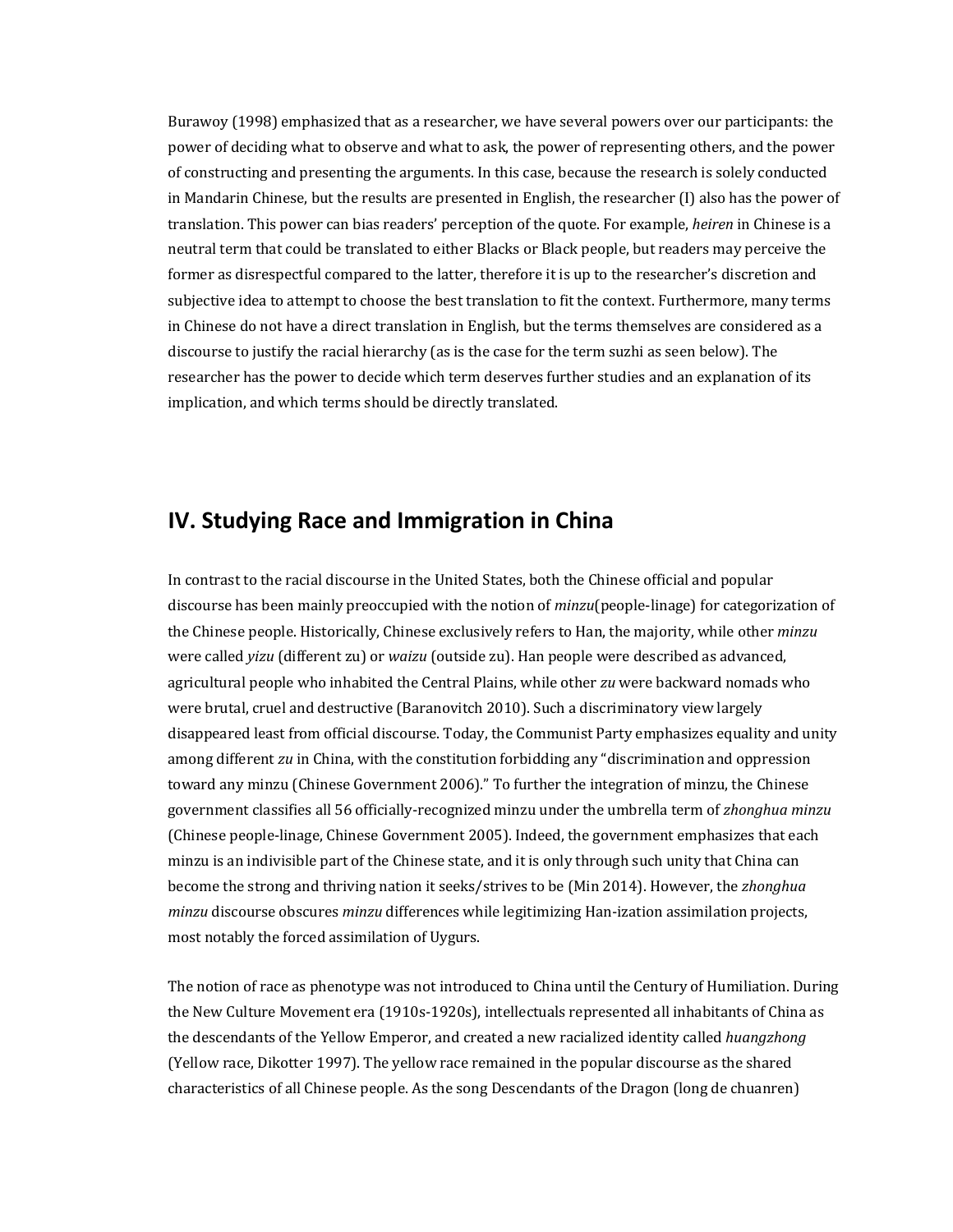famously declares, "[people with] black eyes, black hair and yellow skin are forever the descendants of the dragon (read Chinese)." Nevertheless, even today, such a notion cannot easily be translated into Mandarin Chinese. The closest equivalent may be *zhongzu* (breed-lineage) or *renzhong* (humanbreed). The government maintains that race is not a Chinese issue but a Western - and especially American - one (Lan 2017, Gao 2022).

While the official discourse today is careful not to invoke race, the popular discourse implies that Chinese is a racially homogeneous collective. Nevertheless, the identity of the yellow race only comes up in the popular discussion of the relationship between Chinese population and foreigners and is manifested in the dichotomy between the "yellow-skinned Chinese" and non-yellow foreigners. Yellow skin, therefore, serves as a unifying characteristic of all Chinese inhabitants, despite the phenotypic observation that some minority minzu "have characteristics of caucasians (P.R.C 2008)." Indeed, during the interview, an interviewee asserted that "call me conservative, but we [Chinese] should only have yellow skin.  $(H8)$ " Similarly, in the popular imagination of foreigners, as we shall see in the following analysis, the phenotypic notion of race, as well as its national associations, has become the most important attribute.

When studying immigration, many scholars turn to immigration policies. As FitzGerald and Cook-Martin (2014) observes, "when governments decide whom to let in and whom to keep out, they literally define the community that makes a nation state  $(8)$ ." However, as they also contend, even in liberal democratic countries, immigration policies are shaped by immigration ideologies held by governing elites. Using political scientist Robert Dahl's classification of regimes, democratic governments typically have a high level of "societal inclusiveness" (participation by the public in governance) and "political contestation" (Openness of government to public demands, FitzGerald 2014: 3). In contrast, China has a very low level of societal inclusiveness with virtually non-existent suffrage process. Although there is supposedly a political contestation process in the form of a comment box on the government website titled "request for comments (*yijian zhengqiu*)," public's request seldom invoke a response from the government. In rare cases, government is forced to respond due to wide-spread public dissatisfaction, as is the case for the proposal for expanding permanent residence in China (BBC Chinese: 2020). Therefore, immigration laws in authoritarian countries like China may reflect exclusively the ruling elites' ideologies, rather than reflecting the popular discourse.

Indeed, an important divergence between immigration policies and popular discourse is especially remarkable on China's internationalist policies. Since the foundation of the People's Republic in 1949, the country accepted a large number of African students and provided substantial aid to African countries (Cheng 2019). As detailed in the previous section, such policies led to widespread protest especially among Chinese students in the 1980s. Such protests did not result in the shift of national policy objectives, but rather was faced with indifference and repression, most noticeably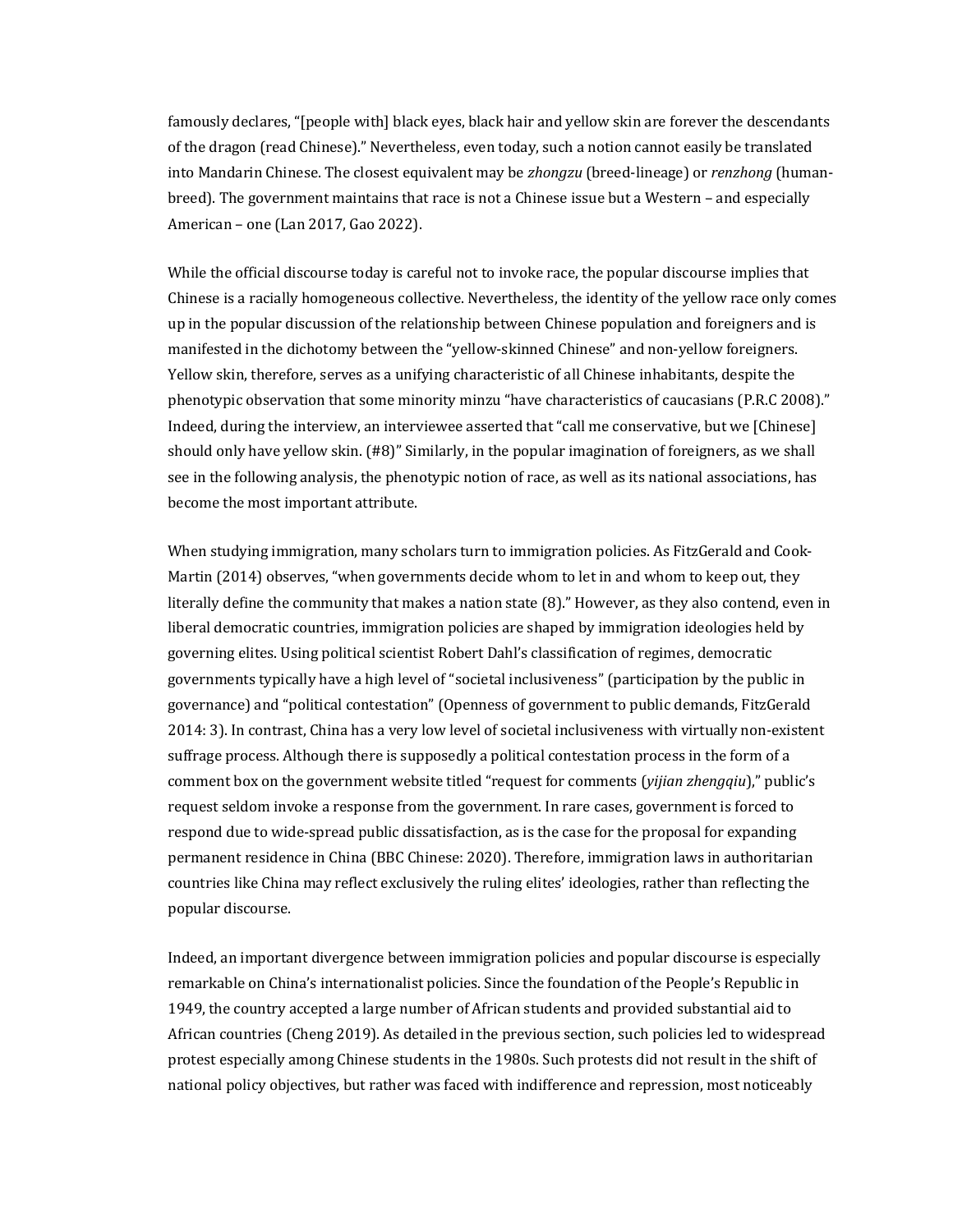during the 1989 Tian'anmen Square protest<sup>2</sup>. Furthermore, the government mobilizes resources to proactively shape the public's perception of several matters including on its internationalist policies, most noticeably through mandatory education (Jiang 2021) and Internet "public opinion guidance (*yulun daoxiang*)" (Yin 2021). It is no surprising that studies on the official discourse of nationalism reflect hostility toward the West (He 2018). However, it is misguided to generalize immigration law and policies as the popular perception on the issue. Similarly, social media research (see Jiang 2012) in China should also be scrutinized as it could disproportionally reflect government agenda.

Recognizing the limitation of immigration law, other scholars turn to literatures (Barme 1995, Dikotter 1997, Cheng 2019) and pop cultures (Cheng 2019). However, these it is problematic to generalize these findings, as they are confined to the ideologies of selected elites. Nevertheless, employing Burawoy's Extended Case Method (section IV), these studies provide important contexts and frameworks for the interpreting the popular perception of immigration. Nevertheless, such studies are severely scarce, except a survey research conducted by Han (2017). While the study suffers from limited sample size, questionable conceptualization and operationalization process  $3$ , the most fatal error is its misguided focus on the demographic characteristic of respondents (e.g. education, class) while completely obscuring the question of race. As argued in introduction, because immigrants in China are nearly always seen as the "racialized other," failing to consider race renders the study extremely flawed. With these limitations in mind, this study fill the gap in the area through qualitative research with the general public.

## **V. The Racialized Others: The Racialization of Foreigners**

In the popular imagination, China is a racially homogeneous nation of yellow-skinned Chinese. Racialized others, therefore, are always seen as foreigners. Conversely, foreigners are assumed to be from a different race. Race is therefore inseparable from the issue of immigration. Therefore, when talking about immigration, one is obligated to choose how race is incorporated into the narrative. One can either take for granted the racial differences and assuming foreigners to form a group of uniformed racialized others, or explicitly acknowledging the racial diversities within the group of *foreigners*. Such categorizations are especially visible in this study.

 $2$  The Tian'anmen Square protest in 1989 was organized around a demand for modernization and democratic reform. Students and intellectuals believed that the Central Government, by allying with African nations, wasted China's resources and its people's welfare.

<sup>&</sup>lt;sup>3</sup> For example, the study surveys whether people support the introduction of foreign workers and spouses as measurement of "public attitudes toward immigration."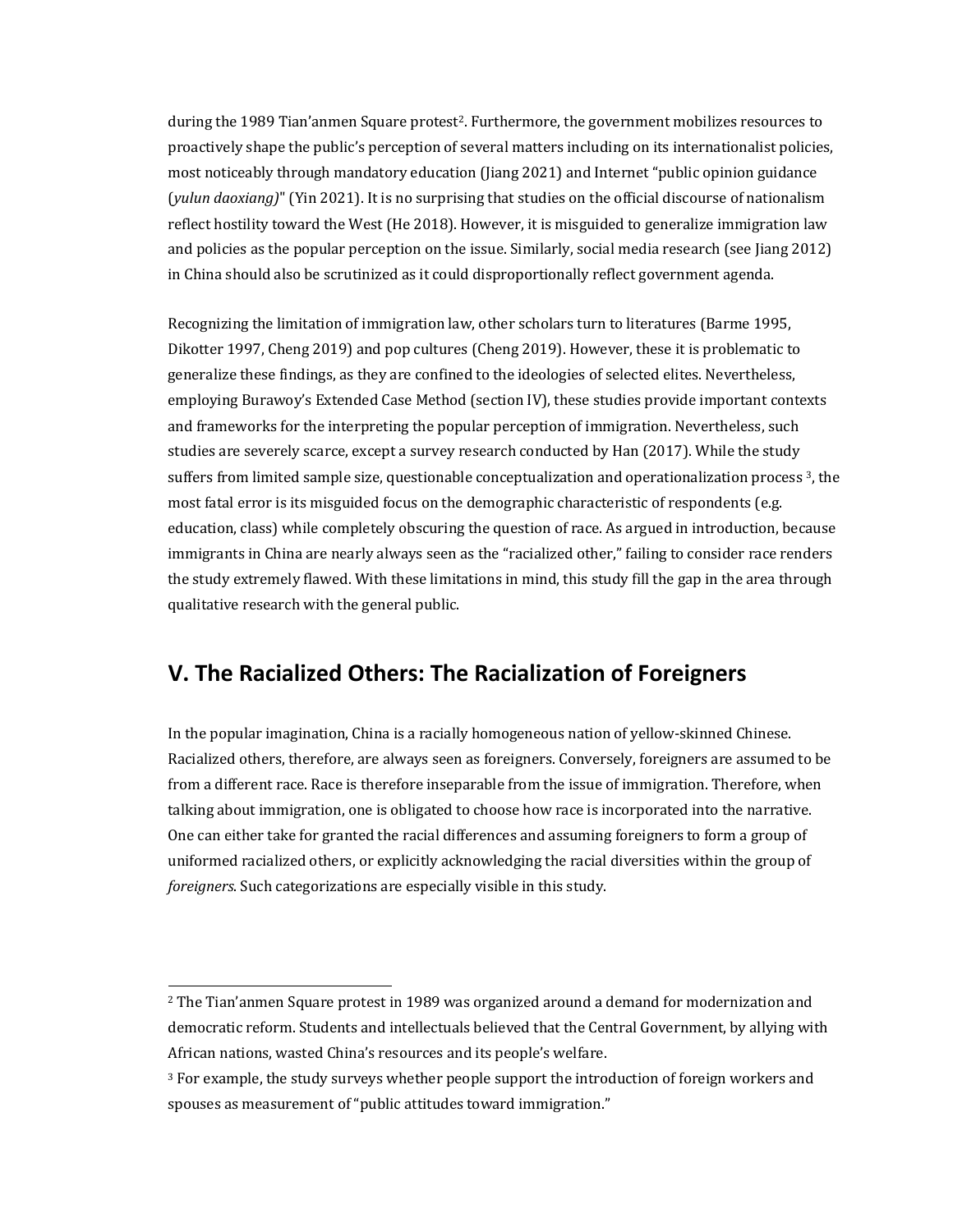This section seeks to provide an overview of the racial definition of foreigners in the Chinese discourse, as well as how different races are categorized. This section divides respondents into three groups: The first group assumes the foreigners to be a homogeneous collective while obscuring the racial discourse; The second group draw racial lines when discussing foreigners and actively use the racial categorizations to explain perceived differences within the *foreigners* group; The third group are agents of social remittances, the migrant-driven cultural diffusion, who apply Western racial discourse to the Chinese context.

#### **First group: homogeneous foreigners**

The first group of interviewees consider "foreigners" to be a uniform (White) racialized-other. This does not imply that these interviewees are unaware of the existence of Latin Americans, Africans and other Asians. Rather, their visceral response indicates they intuitively understand foreigners to be White. For example, one participant only referred to her experience interacting with Europeans and Americans, disregarding other national origins. Several respondents used a White-specific corporeal description to describe the bodies of all foreigners:

Because [foreigners] look different, so I would look at them more. And then I think, oh it's great, their skin is so white. (#1, Master student)

When Chinese people see foreigners, we just think: the eye sockets are so deep, the eye color is different, eyelashes are long, brow bones are high, faces are very angular... yellow hair... But I can't tell them apart... For Black people it's even harder, they all look the same: all so black. (#4, Chinese company office worker)

We observe that the corporeal differences of the human bodies serves as a permanent indicator to differentiate the host (the Chinese) and the others (foreigners). Different from the cultural assimilation framework found in, for example, France, such framework is more closely related to the ethic model of immigration in Germany, where nation is considered as a predetermined community determined by blood and heredity (Silverman 2002). The "other" are denied membership foremost based on their physical experiences, and they are not given the opportunities to gain such membership.

#### **Second group: Drawing the racial line**

As opposed to respondents who consider foreigners as a homogeneous (White/European) group, the second group divide foreigners along the racial or national lines. As I argued above that the discourse of race/immigration is not maturely developed and readily available to the general public in China, as opposed to the United States. This explains the two phenomena observed in the interview:  $(1)$  the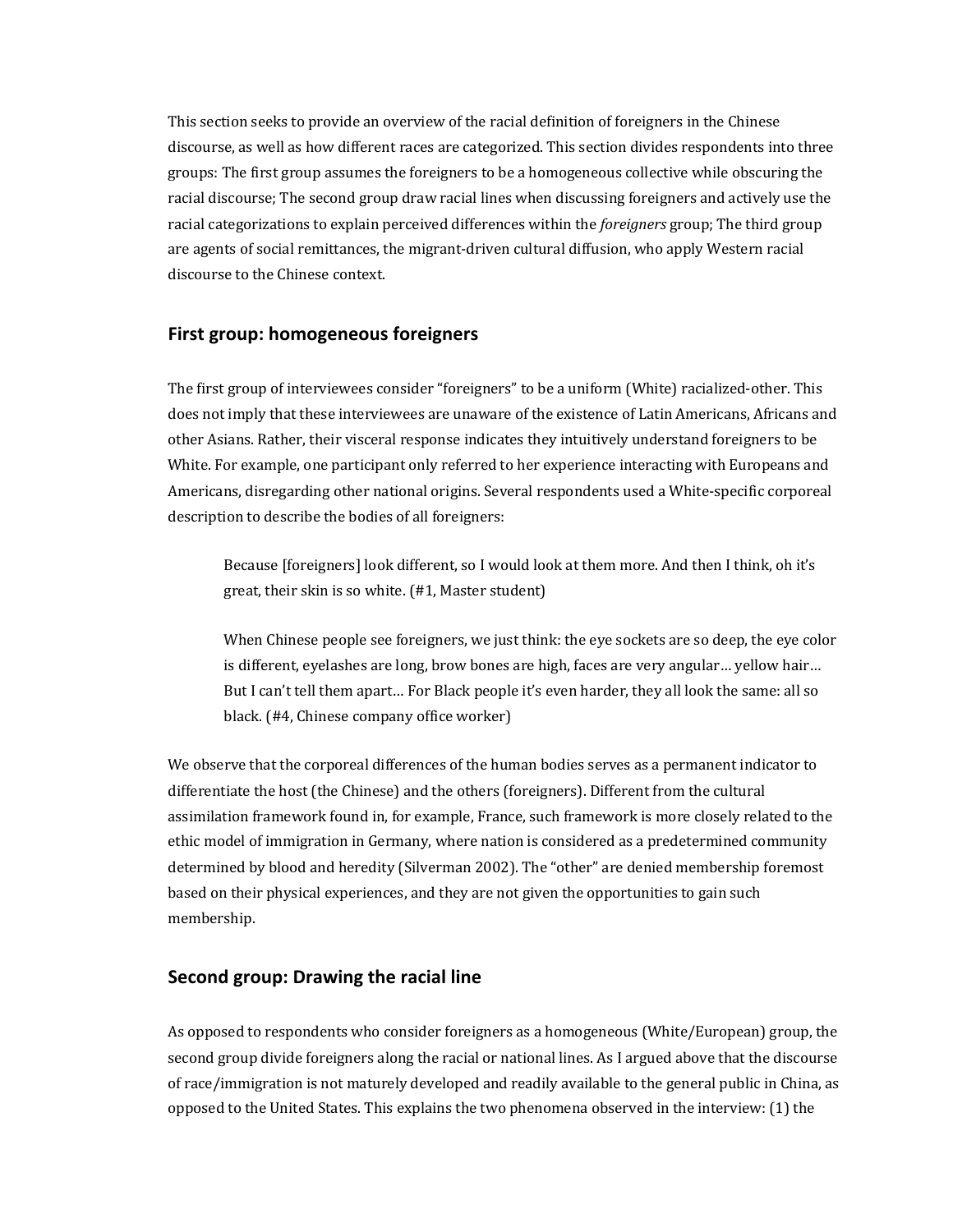existence of interchangeable schemas of racial and immigration lines, and  $(2)$  the fluid and diverse definition of races.

This group of participants recognize the diversity in the group of "foreigners," and they invoke the concept of race and nationality interchangeably in distinguishing between the different groups, as shown in the following instance:

There are different kinds of foreigners, like different *races*... European's suzhi<sup>4</sup>, East Asian's suzhi, and let alone African's suzhi, it's different. (#8, Taxi Driver)

Especially those Africans, they don't leave after they come to China... Why don't those Blacks leave? It's because China is better than their country/countries... (#11, Taxi Driver)

Before I analyze the implication of the quotes (see next section), I invite the readers to focus on the mélange of the concept of race and national identity. The first quote explicitly considers national identity as races, while the second equates Blacks with Africans and considers Blacks as a (collective of) "country/countries 5." Indeed, such concept duality is reflected in most interviews within this group. As opposed to a single racial framework of analysis, I therefore adopt a racial/national framework which more accurately describes the racialization of foreigners: Whites/Europeans and Blacks/Africans.

The United States, as a Western country that is noticeably racially diverse, is described using a dual (and sometimes conflicting) racial identity. While it is sometimes used as a metonym for Whites (often in a positive context), it is simultaneously seen as consisting of two races (Whites and Blacks). In the latter context, the country always serves as the warning for the negative consequences of immigration and racial diversity.

Comparing to a racialized state like the United States, the discourse of race and immigration is still in its developmental stage in China. Therefore, the unstable racial meaning leaves room for fluid interpretation of races. Indeed, most interviewees, by using racial/national terms interchangeably (Whites/Europeans, Blacks/Africans), link race to nation in a manner that is conforms to the Western discourse. However, one respondent stands out in her interpretation of the Black race:

<sup>&</sup>lt;sup>4</sup> Suzhi could be briefly translated to higher-class capital. Its definition is discussed in detail in the following section.

 $5$  Mandarin Chinese does not distinguish between singular and plural, unless the speaker uses descriptors such as "many." It is therefore unclear whether he was referring to one country or several countries.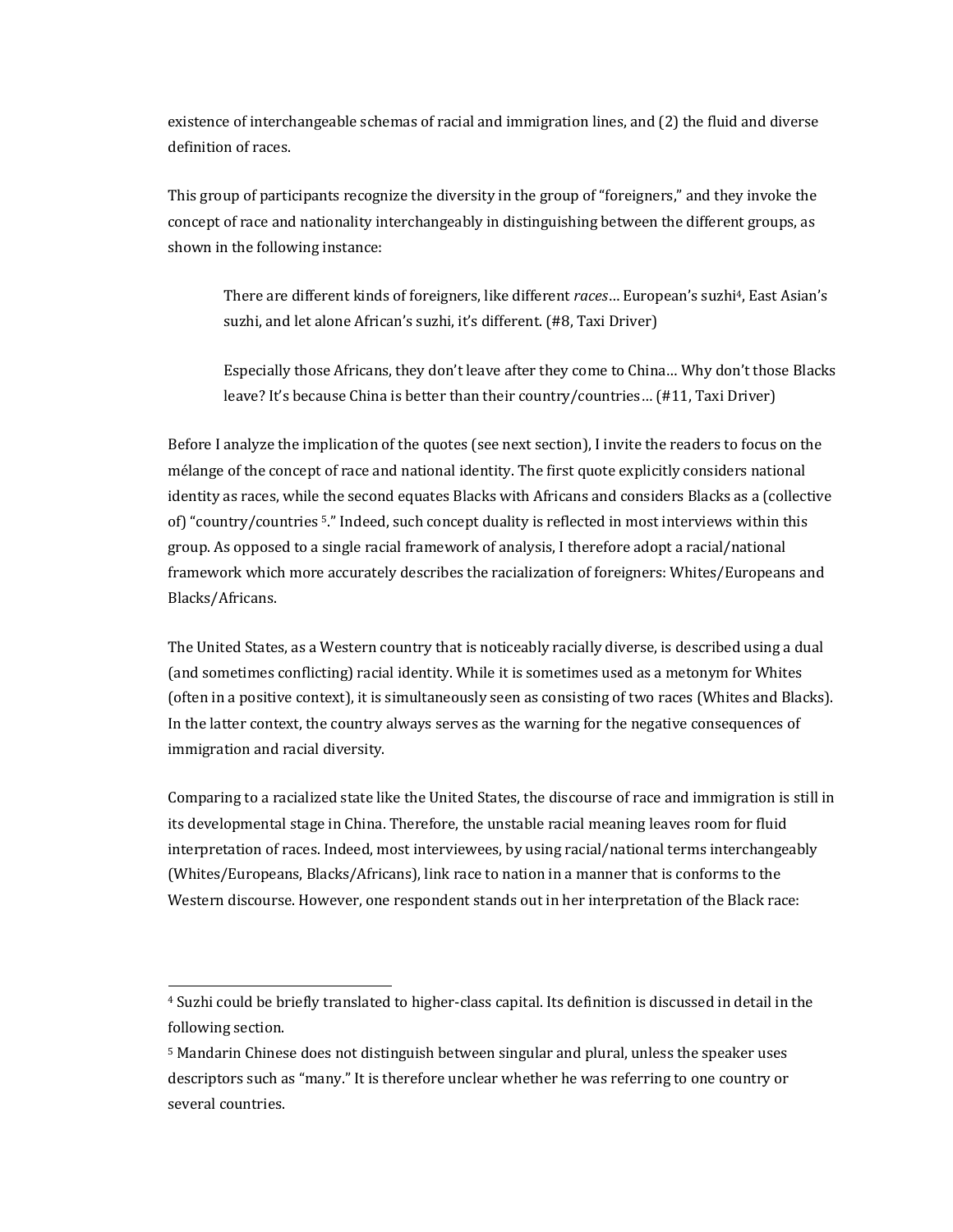[If we welcome more foreigners,] there is definitely more Black people who will come... When I went to medical school for college, there were a lot of Indian students...  $(#3)$ 

When I was in elementary school... and then we saw Black people. At that time we [China] had a good relationship with Pakistan, so probably those were Pakistanis?  $(#3)$ 

In her racial categorization, she sees South Asians as Blacks, which is different from other respondents and the Western approach. While she was alone in invoking such categorization, she was the only participant who racialized South Asians, so I cannot conclude the prevalence of such discourse. However, as previous sections show that the pre-colonial Chinese discourse of *kunlun nu* consists of dark skin Asians including South Asians, as opposed to *hu ji*, the Caucasians. It is likely that she bases her racial understanding on the historical Chinese racialization, while extending it to include Western-defined Blacks. The racial meaning in China is thus fluid and ever-changing. While it reminisces the pre-colonial China's racial definitions, it is also largely influenced by the Western (binary) racial discourse.

#### **Third group: Agents of social remittance**

In her studies of the Dominican immigrants in Boston, Levitt (1998) observed a process which she termed social remittances. She defined it as process by which "the ideas, behaviors, identities, and social capital flow from receiving- to sending-country communities (p.926)." As I have repeatedly argued, China's race/immigration discourse is still in its development phase. Meanwhile, China is one of the largest immigrant-sending country in the world, powered by a large and ever-increasing amount of student studying abroad (OECD 2021). These students therefore become active agents in shaping the racial meaning-making through the process of social remittances. In this study, several respondents are educated (or are being educated) in United States and European countries. Their understanding of race, while distinctly different from those without foreign exposures, also differ among themselves.

Race is a concept fundamentally embedded in the American liberal discourse. The history of the United States is largely defined by the struggle of minorities (especially Blacks) for racial equality. Accompanying such struggle is the societal-level need for the definition of race. The American tradition has a stable and fully developed racial system, with its consistent definition of different races. Consciously or unconsciously, racial identity and consciousness affects nearly all aspects of social lives in America (Omi and Winant 2015). As education being the most effective way for social reproduction (Bourdieu 1999), higher education, with its liberal leaning tendency, is particularly effective at reproducing the American liberal racial ideologies. In 2019–2020, 372,000 Chinese undergraduate and graduate students studied at U.S. universities (McGregor 2021), serving as agents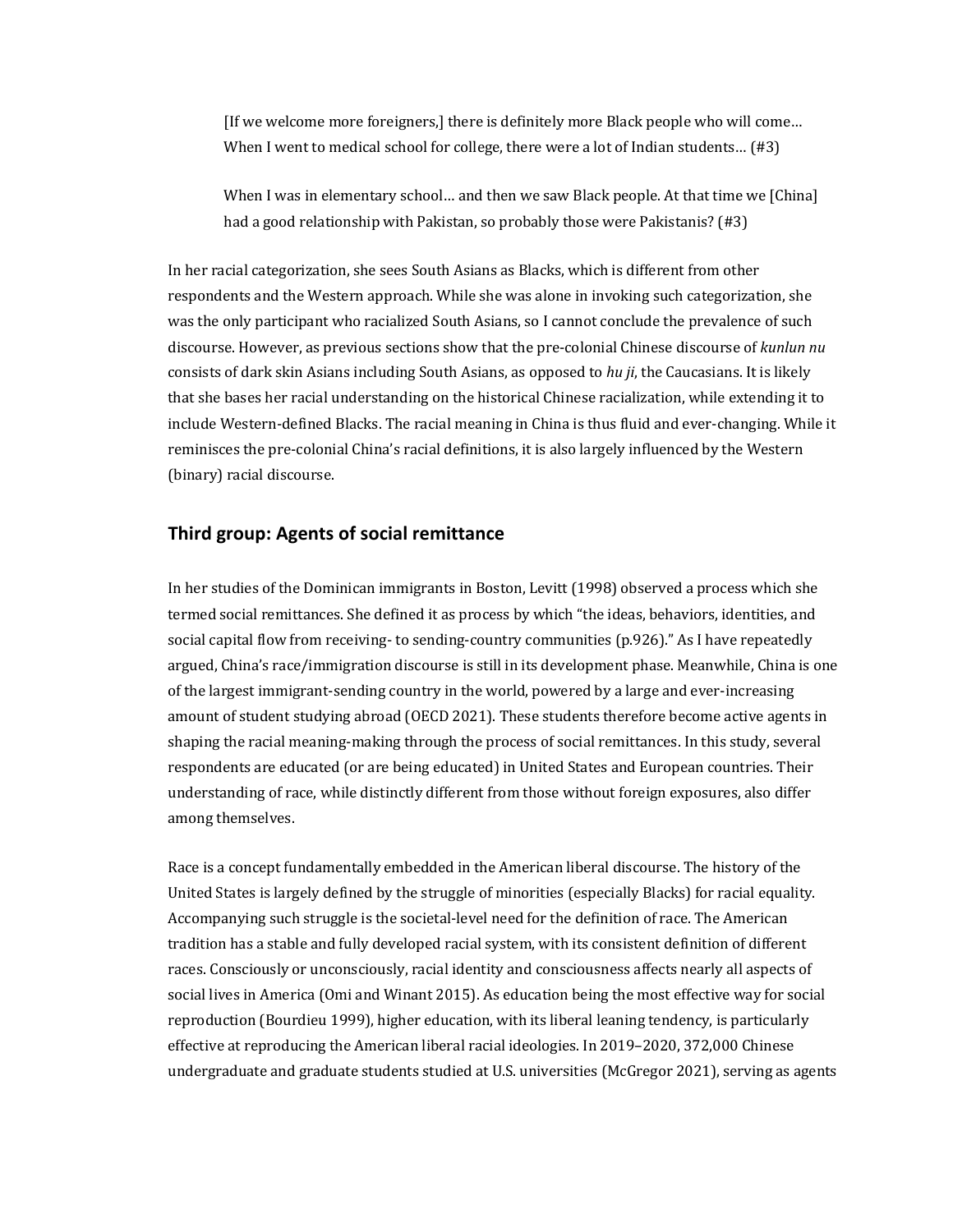for social remittance. Many of these students participate in shaping the racial discourse in China by introducing the American liberalism.

In accordance with the liberal tradition, participants who were socialized in the United States have several characteristics. First, they are more nuanced in describing a person's racial/national identities, as opposed to the interchangeable schemas of racial and immigration described above. They invoke careful description such as "I have a friend who is English, but his ancestry is from Nigeria, and his family is from Nigeria (#5)." Second, they are eager to make racial distinction, and readily implement categories and theories of racial inequalities to analyze their experiences and reach conclusions:

I think there are different types of foreigners in China. Whites, regardless of their countries of origin and educational background, I think they enjoy a lot of privilege of being expat. And the Black people who came to China, for example there are a lot of them in Guangdong, they are perceived in a less positive light.  $(#10)$ 

In contrast to the American liberal racial discourse, racial discourse is rarely invoked in Europe. Because of the painful memory of Nazism, "race" has been a taboo topic that was to be avoided at all costs in the mainstream discourse (Lentin 2008). Such tradition is also reflected during interviews with respondents who underwent socialization in Western European countries (Germany, France and Switzerland, respectively). First, the racial-blind approach permits racist acts as no sanction was enacted against them. One respondent bluntly asserted that "Black people in Guangdong, they level of culture is rather  $bad(\#6)$ ." Second, shaped by the ongoing debate in Europe on refugees, participants supplemented their racial understanding with an additional category of "refugees." Explicitly citing the debate, another argued that "I don't want China to introduce too many refugees... News in France last year said that refugees from the Middle East and Africa had very bad impact on society's security and safety  $(#16)$ ."

While the European racial tradition allowed the existence of such discourse, one may also choose to evade the racial/refugee topic all-together, as one individual did. However, similar to some respondents with the first group, she used the term "foreigners" to exclusively refer to Whites. By listing only European/American cities, describing White experiences such as foreigners receiving preferential treatments, and asserting that most foreigners work as diplomats (a White-majority occupation especially in China), she deprived non-Whites' membership in the collective of foreigners.

Prior to the discussion of racial meaning-making, this section explores how corporeal dimension of human bodies are divided into different categories. Among individuals without international experiences, they either consider foreigners to be a homogeneous White collective, or divide the group based on race/nationality. Racial and national terms are often used interchangeably, while the definition of racial categories vary. Such ambiguity and inconsistency suggest the racial/immigration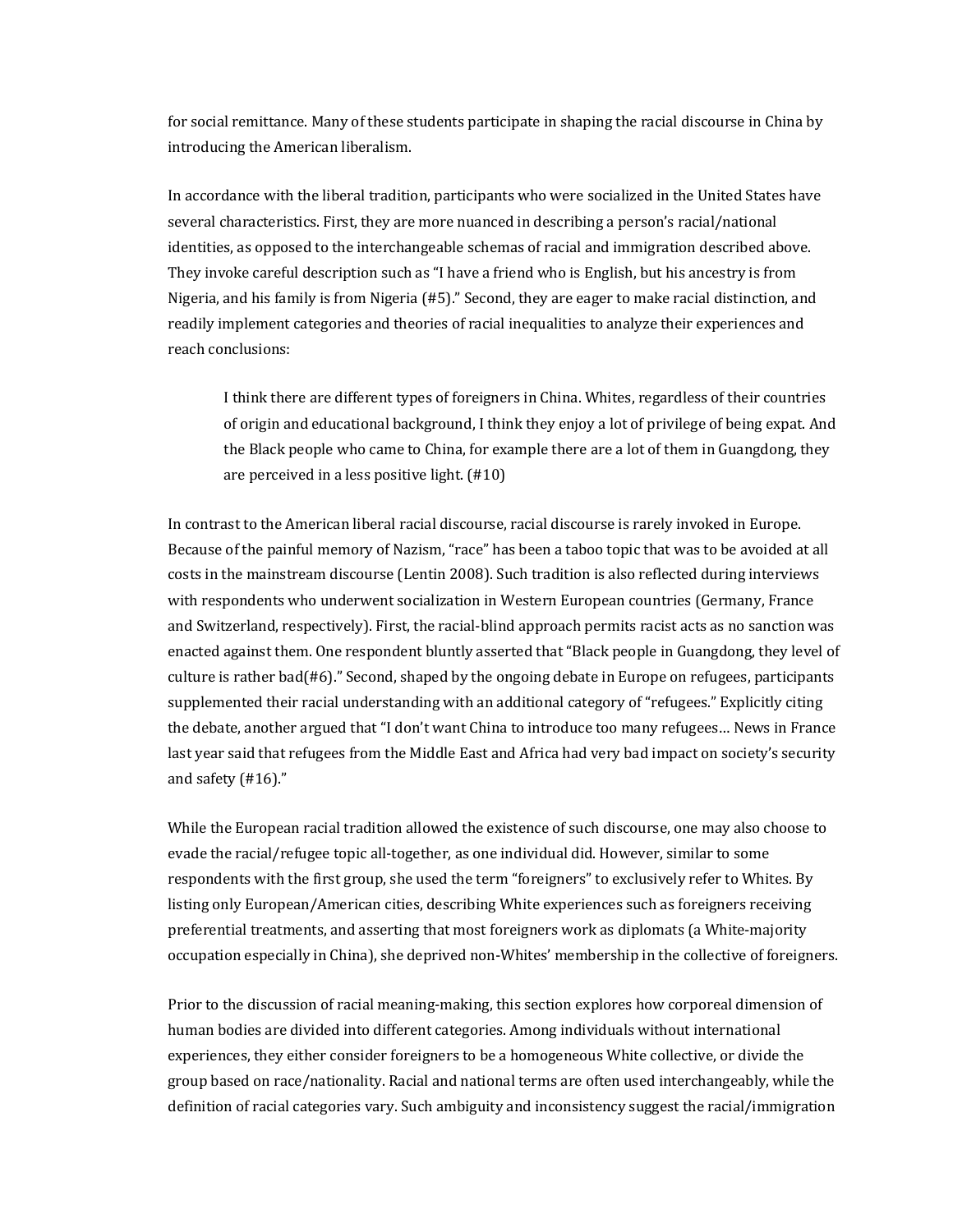discourse in China is still in its developmental phase. Meanwhile, through social remittance, students and workers with international experiences participate in the construction of the discourse by transmitting their racial understanding, shaped by their experiences at the destination countries, back to the host country. Indeed, from these processes, we can see the ongoing construction of discourse of race in an age of globalization. Such understanding provides the foundation to interpret immigration as the following sections will soon introduce.

## **VI. Constructing the Racial/Cultural Hierarchy**

Before we dive into the racial project of immigration, we must understand the subjective meaning given to the corporal dimensions of human bodies in the racialization process. Inherently, these meanings are either positive or negative. Thereby, a racial/cultural hierarchy is created which ranks groups based on such meaning, providing the basis for the formation of immigration perceptions in China. Such hierarchy I seek to uncover in this section is not a contemporary invention. The racialization process in China underwent significant transformation during the *Century of Humiliation*. Western subjugations and the following New Cultural movements transformed the ancient Chinese understanding of race to formulate a contemporary hierarchy that we observe today. This section discusses how the perception of wealth (i.e. class), together with the discourse of modernity, leads to the different perception of supranational entities (Europe, Africa) and its members (Blacks.Africans and Whites/Europeans), as well as China's struggle to locate itself on the racial/cultural hierarchy.

Class, arguably one of the most important identities in the capitalist society, shapes China's understanding of the racialized others. Similar to the Western discourse, Chinese people sees the collective of Africa as a poorly-developed land of poverty, whose "barren land cannot even grow crops  $(\#11)$ ." Poverty necessary leads to cultural backwardness, as a participant reasoned below, invoking the memory of China in the past Century:

Some developing countries... Their children can't even have food or wear clothes, what civilization/culture can there be? [China] in the 60s-70s... didn't even have food or water, what do you expect children to do? Study?... You have to solve these basic needs before considering personal cultivation, *suzhi* and hobbies. (#8)

*Suzhi* has no direct translation to English. Its meaning mostly overlaps with the concept of *embodied cultural capital*, while is defined as the nonmaterial social assets that a person owns, shaped by their upbringing and education (e.g. character, style of speech, way of thinking; Bourdieu 1986). While Bourdieu argued such cultural capital enables social (class) mobility, social class also defines shape a person's cultural capital. Class culture thereby refers to the collective of values, beliefs, customs,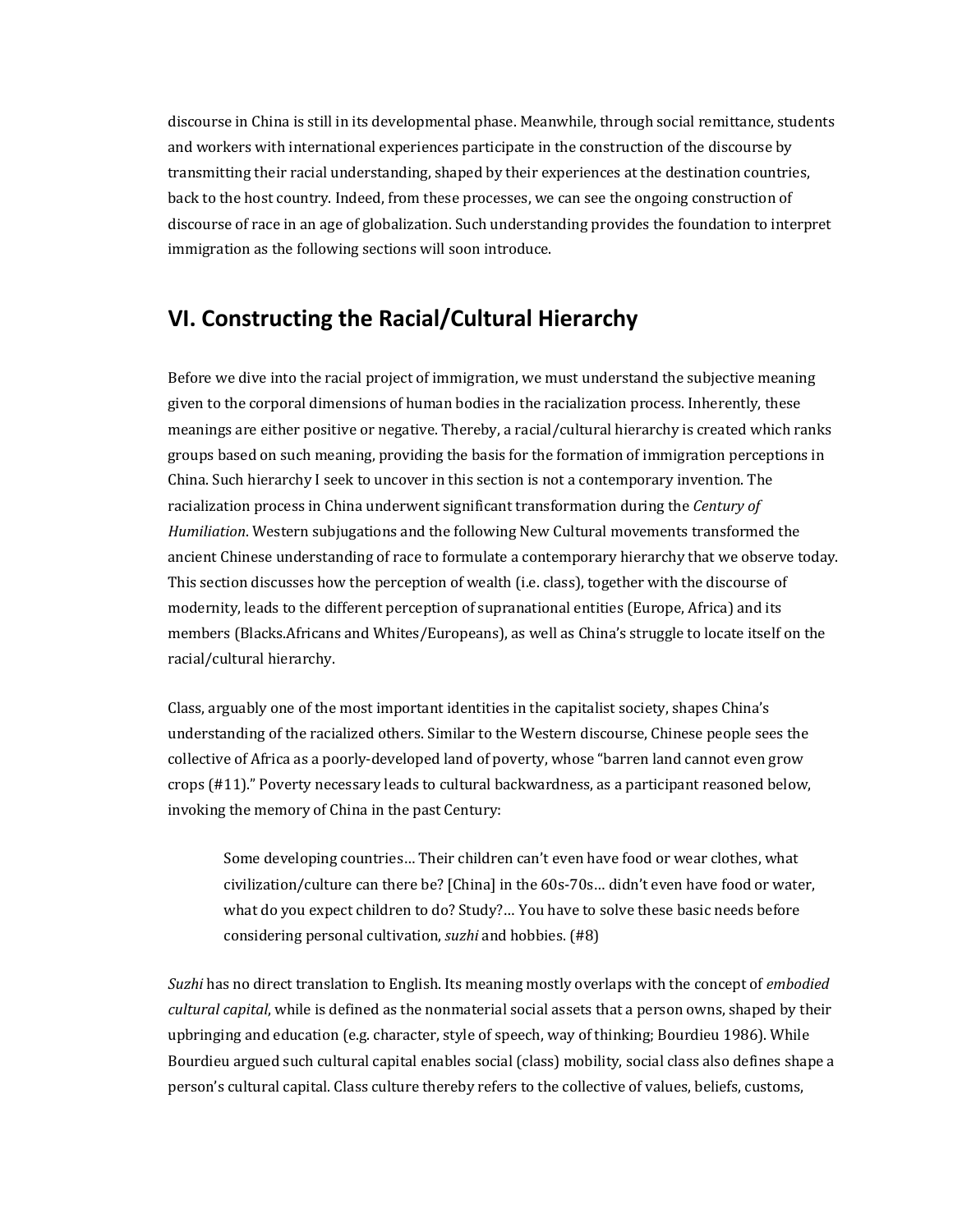attitudes, styles, behaviors and worldview possessed by different groups of social class (Jensen 2012). Most societies assumes the superiority of middle (and upper) class cultures, and discriminate against working class cultures. Operating similarly, *suzhi* is intertwined with class. The *possession of* suzhi or high suzhi refers to the possession of upper/middle class culture, while *absence of suzhi* or *low suzhi* refers to the the possession of working class culture. Evidently, the notion of *Suzhi* is intrinsically classist.

However, the quote above shows more than a classist interpretation of Africa (by extension Africans/Blacks). Instead of a *working-class culture*, a discourse of *underdeveloped nation culture* is created. Indeed, the *nation-class culture* is similar to *class culture* in that both entail the absence of (high) *suzhi*. Yet, the former discourse is much more powerful as it allows for a colonialist reading of the collective of Blacks/Africans. Such reading is based on a temporal template (Samman 2015) that argues that Africa (and African culture) is stuck in the past, while the rest of the world (including China) moves forward. Therefore, African culture is not only "violent" due to its inferior class culture, it is also "violent and simple (#8)" due to its failure to cross the bridge into modernity, like China did during its New Cultural Movement in the last Century.

For Whites/Europeans, the same class/suzhi discourse therefore legitimizes their superiority. After all, Europe/White's class advantages means that "[their] child-rearing and education is different than [African] countries. No matter what they do, they won't do anything really bad. (#8)" However, the most powerful driver for their superiority is the collective imagination that sees them as the agents of modernity. Western narratives, including famous theorists like Marx and Hegel, long considered the West to be the modernizing force that could save the Far East from its backwardness (Mirsepassi 2000). The same discourse was accepted by the Chinese intellectuals during the New Culture movement, exemplified by Chen Duxiu's famous declaration that called for the abandonment of Chinese cultures and embrace of Western democracy and science (see Introduction).

Such similar ideologies are reflected in all participants. Many participants raised the Century of humiliation, and interpreted the invasion as the result of "closing borders and locking the country" (biguan suoguo), with some explicitly warning against the risk of reliving such history. For many, immigration is essential to facilitate the international knowledge exchange, to allow China to learn the latest technology from the foreign countries. Even among those who did not invoke the history, they express similar sentiments. However, the "foreign countries" which Chinese needs to learn from are implied to be developed countries in the West. Whites/Europeans, as representatives from these countries, thus are reflective of their "higher cultures" while serving as "agents of modernity and civilizations," occupying the superior position on the racial hierarchy.

Situating Chinese on the racial discourse is a more difficult task. While Chinese comfortably assume their superiority over Black/Africans, the positionality of Chinese vis-a-vis the Whites have long been a point of confusion. During the 20th Century, intellectuals initially claimed that Yellow are, if not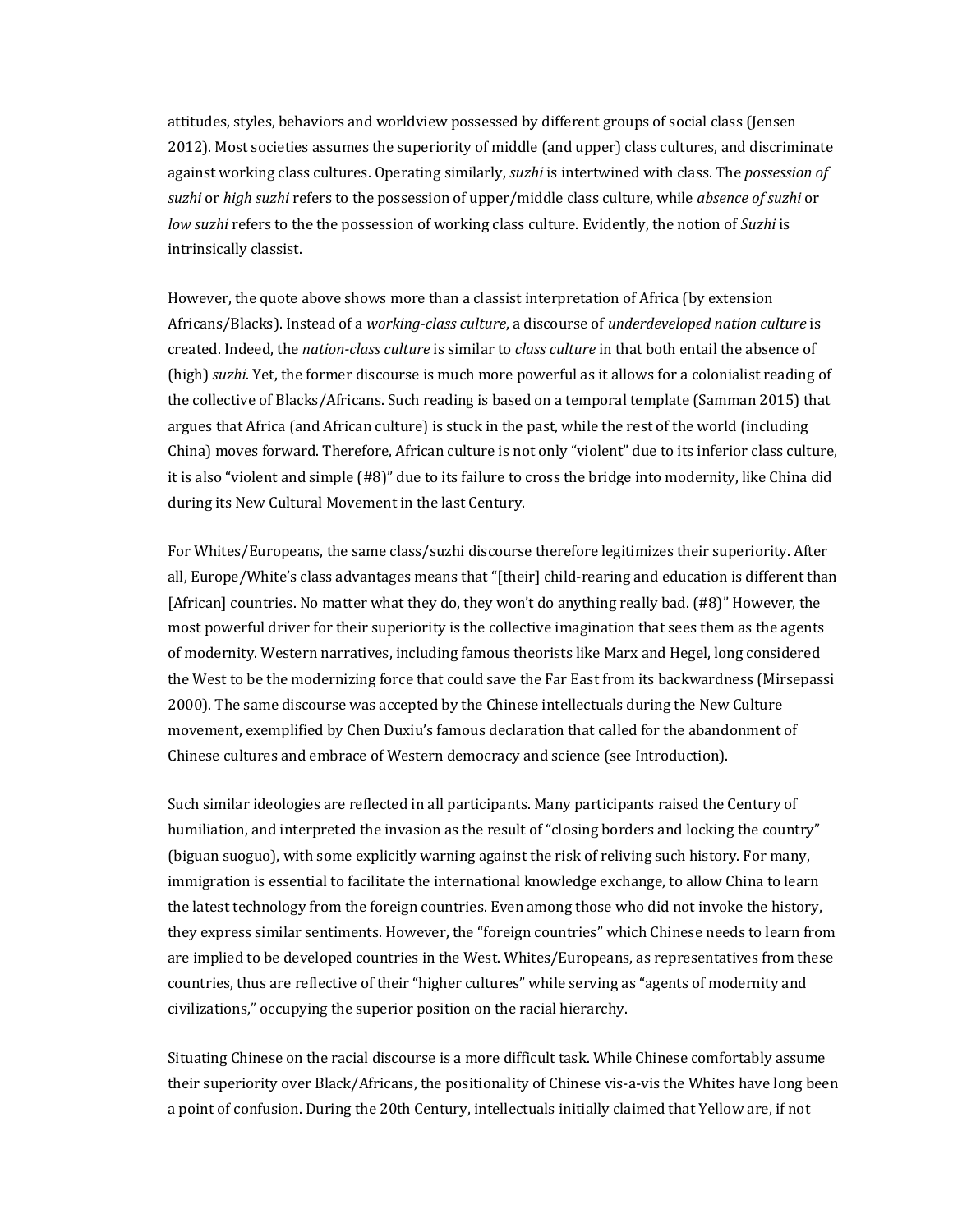superior to, at least at the same level as Whites as united, wise, and intellectual rulers. The discrimination that they later suffered during their experience in the United States made them compare the Chinese to Blacks, exclaiming that "we Chinese are less than black slaves... even the 'black slaves' in the United States were educated. (Cheng 1997:182)" Modern Chinese intellectuals on the one hand maintained that Yellow were at least as good as Whites, while on the other hand interpreting the racial discrimination they suffered in terms of racial inferiority of the self. This research revealed that, even after 120 years, the same confusion and anxiety persists.

We may use a metaphor to illustrate the relationship. In the elementary school, the group of thirdgraders (Chinese) comfortably assume their superiority over first-graders (African/Blacks). While some third-graders undoubtedly accept that the six-graders (European/Whites) are superior, others refuse to simply accept the fact. The latter group, on one hand, protest that they are treated unfairly by the six-graders and demand equal treatment. On the other hand, they are proud to receive any recognition or compliments from the six-graders, and wear them as a badge of honor. Below, I focus on the two groups of Chinese in their perceived position vis-a-vis European/Whites. The two acts, whether they are apparent act of acceptance or defiant, reflect the underlying idea of Chinese inferiority over Whites.

The first group undoubtedly accept the superiority of European/Whites over Chinese. This is reflected by the argument that no Europeans would want to come because China "is not good enough to worth considering (#8)." Another participant positively analogized Europeans to "a stuffed pancake," arguing that they "won't fall off the sky. Even if they do, they won't fall onto your head (#11)." Through the idiom, he argues that good things (Europeans, the superior other) don't come to you (Chinese, the inferior) for no reason. Interestingly, both respondents are more than 40 years ago and occupy working-class jobs. While the number of respondents is too small to reach any conclusion, future research may explore whether such ideologies are prevalence among oldergenerations and/or working-class individuals.

The second group protested the unequal treatment from the West toward China while assuming the superiority of the latter. Barmé (1991) argues that China sees itself (still) being pushed over by "Western bullies," exemplified by China's failure during the 1993 Olympic bid. Similarly, many participants observed that on an international level, China is often treated unfairly by the West, including by Western media ("foreign media often unfairly portray China", #4), Western diplomats ("Western diplomats refuse to acknowledge the truths",  $#2$ ) and Western people ("Americans, when they're looking at issues that are prevalent all over the world... they always pick China to talk about.", #10). The perceived inequality treatment did not push respondents to develop an antagonizing attitude toward Europeans/Whites. On the contrary, respondents purposefully grant preferential treatments to them while seeking validations (see the following section). Respondents underscore the necessity for foreigners "to have a good impression of China  $(\#1)$ ," so that "after they go back... they would compliment China in front of their friends  $(44)$ ." They are especially proud if any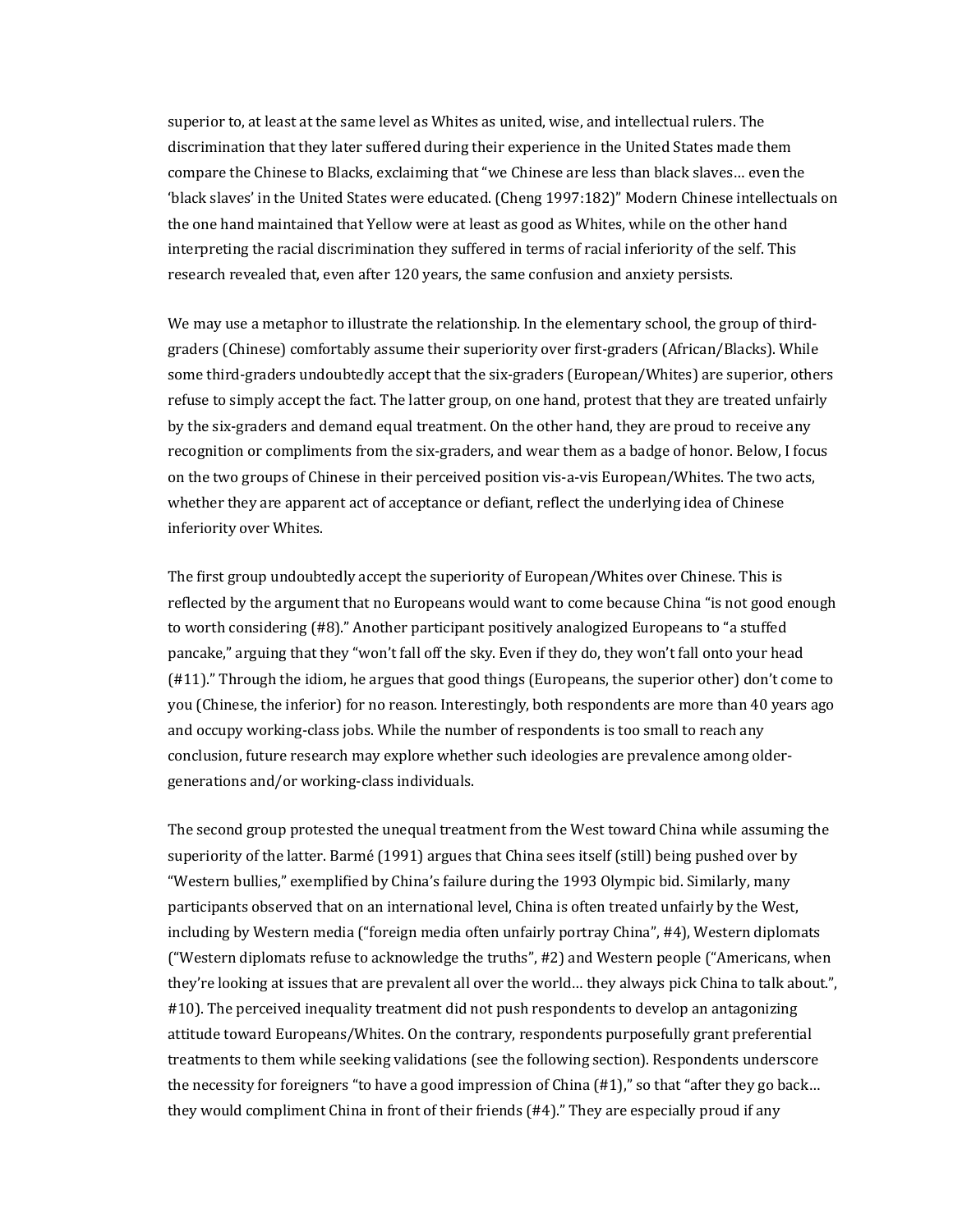validation from Europeans/Whites is given, whether is it the increase in the number of European immigrants, or a European choosing to live in China. The emphasis of such validation implies the underlying assumption of Europeans/Whites as the superior, while China assumes an inferior position itself.

The contemporary racial/cultural hierarchy, first created in the 20th Century, thus persists in today's China. The hierarchy places Whites/Europeans on the top, Chinese in the middle, and Blacks/Africans at the bottom. While Blacks are from a backward culture marked by its simplicity and violence, Whites are agents of a superior culture who serves to modernize China. On the other hand, China, taking for granted its perceived superiority over Blacks, finally reluctantly accepts its inferiority via-à-vis their White counterparts. In the following section, we will explore how the hierarchy guides the racial project in the area of immigration, resulting in a bifurcated view of immigration that is unparalleled in Western countries.

## **VII. The Bifurcated Immigration Discourse**

"All foreigners who came to China are trash  $(#11)$ ," a respondent announced angrily. The apparent xenophobic remark seemingly expressed as a hatred for all foreigners indiscriminately. However, does the racial/cultural hierarchy I presented above play no part in his perception of foreigners? This section, building on the previous discussion on racialization of foreigners, explores how the racial/cultural hierarchy is reflected in the racial project of immigration.

The location of the host in the middle of the racial/cultural hierarchy poses an apparent dilemma for immigration. The assimilation of the immigrants into the host culture requires that the host to identify with a superior position on the cultural hierarchy, as is the case in France (Silverman 1992). However, how is the immigration discourse constructed in a country like China, where the host is located in the middle of the cultural hierarchy? From the interviews emerged a new type of immigration discourse: an inconsistent bifurcated discourse, where immigration policies against Blacks/Africans are *assimilationist* or *exclusionist*, while Whites/Europeans undergoes a process I term *reverse integration*.

#### **Lack of integration**

In the Western immigration discourse, the view on integration of foreigners into the host cultural typically follows the three discourses: forbidding foreigners from entering (exclusionism), allowing foreigners but require them to adapt to the host culture while marginalizing their cultures (assimilationism), and seeking the coexistence of multiple cultures (multiculturalism), as several studies on Belgian immigration concludes (Ceuppens 2006; Mielants 2006). Even in Anglo-Saxon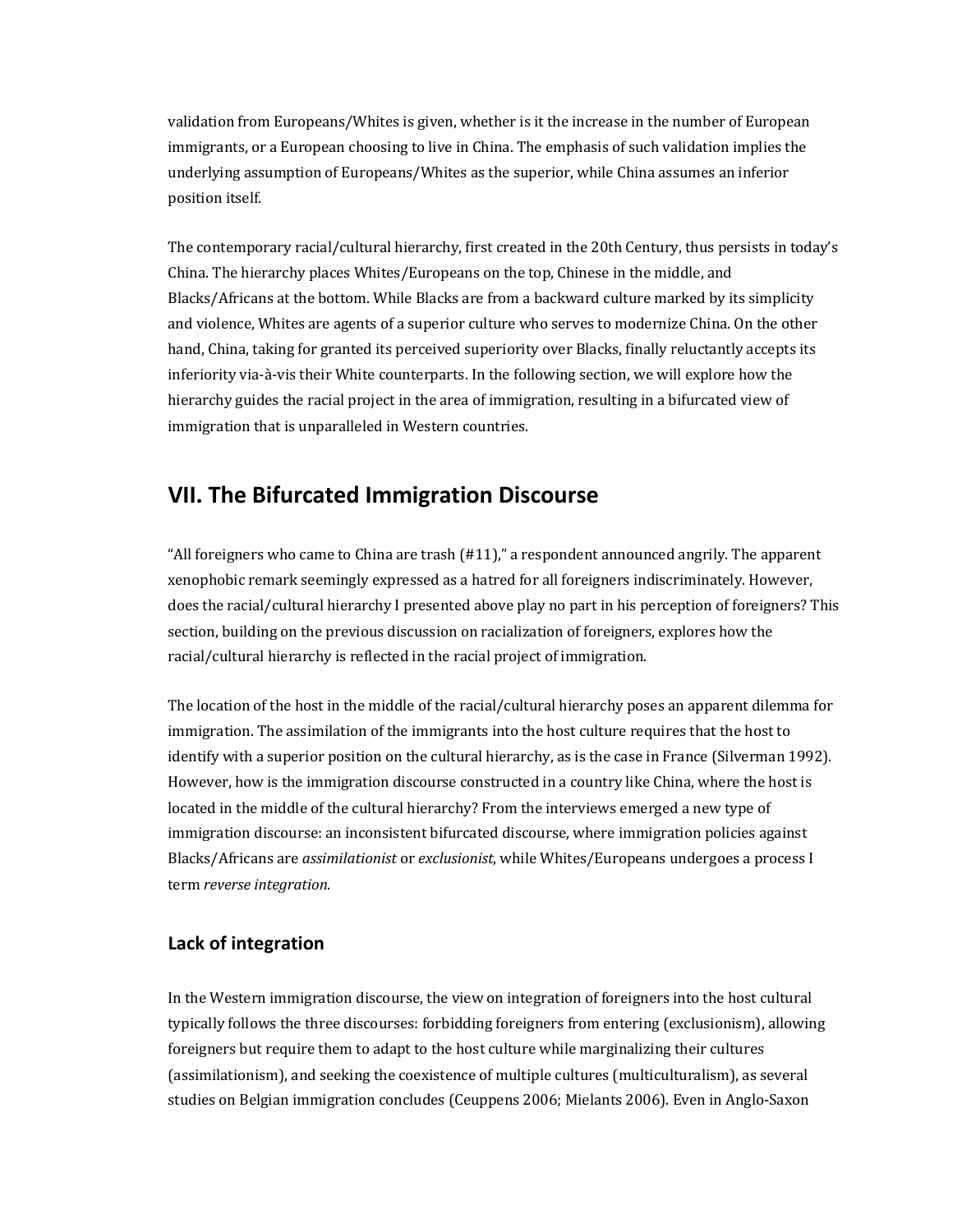countries where multicultural discourses are prevalent, the requirement for integration is often built into informal and formal institutions. The United States require immigrants to pass the citizenship tests to be naturalized. Cultural insults to immigrants, such as yelling "Speak English!" to individuals speaking a foreign language is prevalent. In much of Europe, such as is the case for Flanders, Belgium, knowledge of local language is a requirement for immigrants, as exemplified by the slogan of the Flemish movement "de taal is gans het volk (Language is the whole people)" (Ceuppens 2006).

In contrast, no integration requirements seem to exist in China. During the interview, participants are asked about whether immigrants should culturally or linguistically integrate into the Chinese society. Many participants expressed confusion at the question, indicating the absence of such schema.

What do you mean integrating into Chinese culture? Celebrating Spring Festival?  $(#1)$ 

One participant even expressed her frustration with such discourse:

Do you think I have a lot of communication with Chinese? I just go to the mall, buy things, [talk with] the people in my office. What communication with Chinese do I have? Why are you forcing your values on others? (#3)

It is therefore evident that no discourse of integration exist in China. Indeed, for the hierarchal-top (Whites/Europeans), assimilationism is not necessary nor desired, as the discourse of integration contradicts their role as the agent of modernity. After all, if the superior Whites were to be on the same hierarchal level as the Chinese, China will have lose its role models and its competition, which will lead to another crisis in the country's identity. The introduction of the hierarchal-bottom (Blacks/Africans) nevertheless requires an assimilation strategy, to avoid the de-escalation of China on the hierarchy. However, absence of such discourse renders exclusionism the only option enacted toward the latter group.

#### **Excluding Blacks/Africans**

Claiming that Blacks/Africans come from the poor and backwards Africa, participants locate the group on the bottom of the cultural/racial hierarchy. On one hand, their introduction pose a threat to the safety and stability of the Chinese society due to their inherent "violent" and "sexual" nature. On the other hand, their inferior culture, once entering the mainstream, will corrupt the superior Chinese culture, completely destroying any chance for China to modernize itself.

First, people view that the inferiority of African culture as a threat to the stability of Chinese society and to the safety of the Chinese people. From this perspective, Africans/Blacks are at best lazy and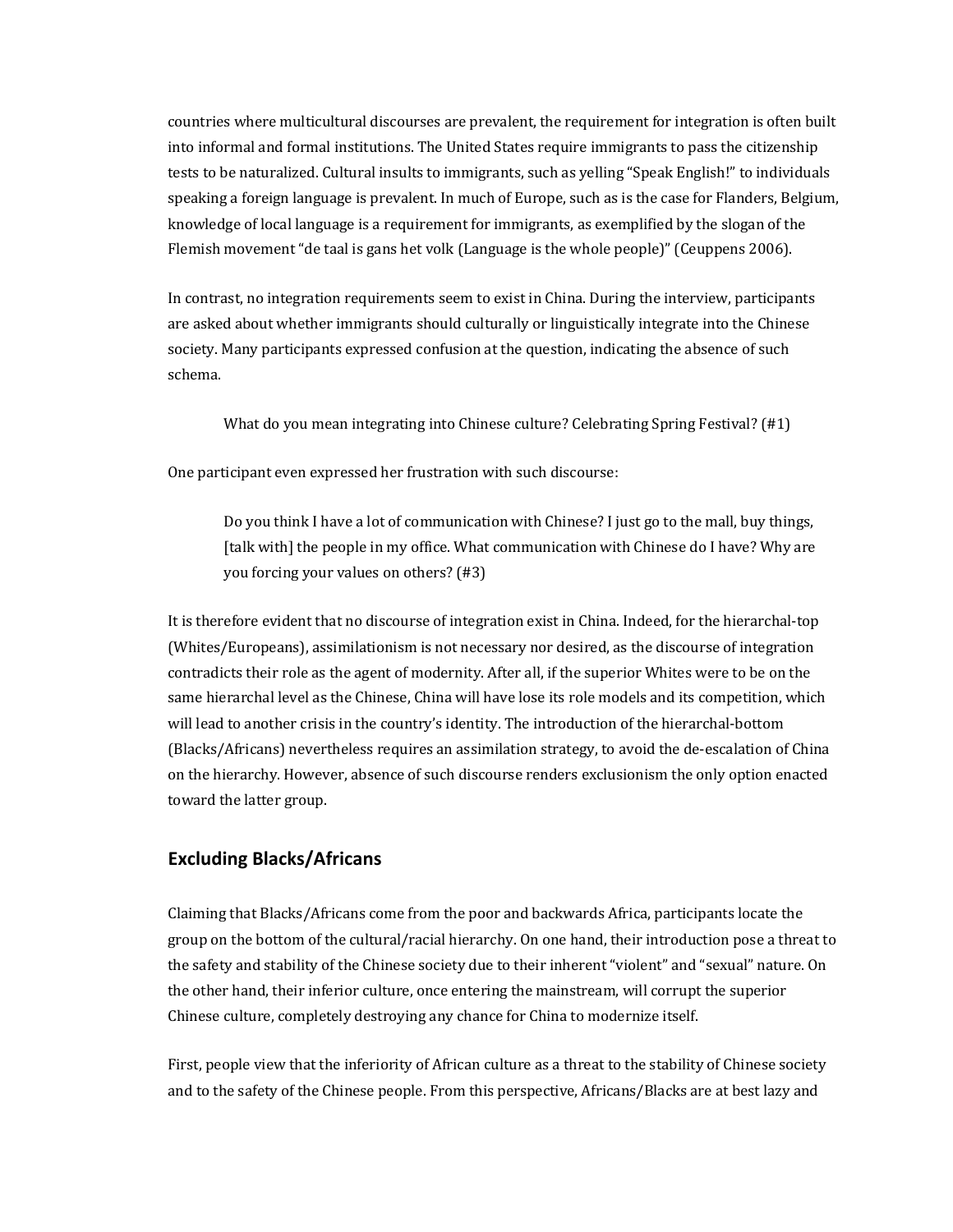immoral freeloaders, and at worst sexual predators and murderers. Two university students (#3, #15) recalled that Black students not only "do not listen in classes," but also "cheat in tests... and have parties everyday" which "severely interrupted our daily lives." Two (#6, #13) warned that Africans/Blacks frequently "find and use [prostitution] services," which corrupted China's moral values. Three participant  $(\#6, \#7, \#16)$  mentioned an incidence where "a girl was hacked to death by a Black teacher because they got involved." One respondent went so far as to claim that "Black people in Guangzhou attacked the government [and sought to] overtake the government." These stories underscore the urgency of the matter, arguing that Blacks/Africans pose an imminent threat to the stability of the Chinese society and threatens the safety of the Chinese population. Following such argument, if nothing is done about the situation, China will end up like the Western countries who are being invaded by Blacks/Africans. The United States was repeated invoked to portray the detrimental effect of racial diversity where Blacks bear the blame  $(#3, #8)$ . In Europe, a participant asserted that Switzerland's safety worsened after Blacks immigrated (#16). One person recalled that in Germany, "there were only niggers on their streets," making the country "very dirty, chaotic, [and] very dangerous (#11)."

Second, people express the fear that Africans/Blacks threaten to take over China and corrupt the Chinese culture. They viewed such process as already in the process, as those who are already in China now "refuses to leave  $(H11)$ ." Invoking memories of China in the 60s and 70s, where couples had no entertainment except sex every night, a respondent (#8) argues that because of the low "level of culture", Africans/Blacks will necessarily have sex frequently, leading to a dystopian future where they have "hundreds of millions of their children in China," who, "when orders are given," will take over China. As a result, China's "root" will be affected, including "[its] traditions, [its] cultures, and [its] governance."

These impressions lead participants to, explicitly or inexplicitly, adopt an exclusionist view on Blacks/Africans. Although only one person directly expressed exclusionist views toward Blacks  $(#7)$ , such ideology is reflected in obscured ways in other participants, of which I divided into two groups. Some respondents  $(H3, H8, H11)$  are against the introduction of immigrants in general, with one exclaimed that "all foreigners who come to China are trash!  $(H11)$ " Although the remark seemingly reflects an indiscriminately xenophobic ideology, it is later revealed that he thinks that the only Africans/Blacks would want to come to China in the first place. After all, "few Americans (read Whites) want to immigrate to China, so everyone who comes will be those people [Blacks/Africans]." Therefore, the exclusionist ideologies they adopted practically apply to Blacks/Africans. Conversely, among those participants who do support the immigration of foreigners, they consciously or subconsciously consider all foreigners to be uniformly White, thereby excluding Blacks/Africans from the immigration discourse completely.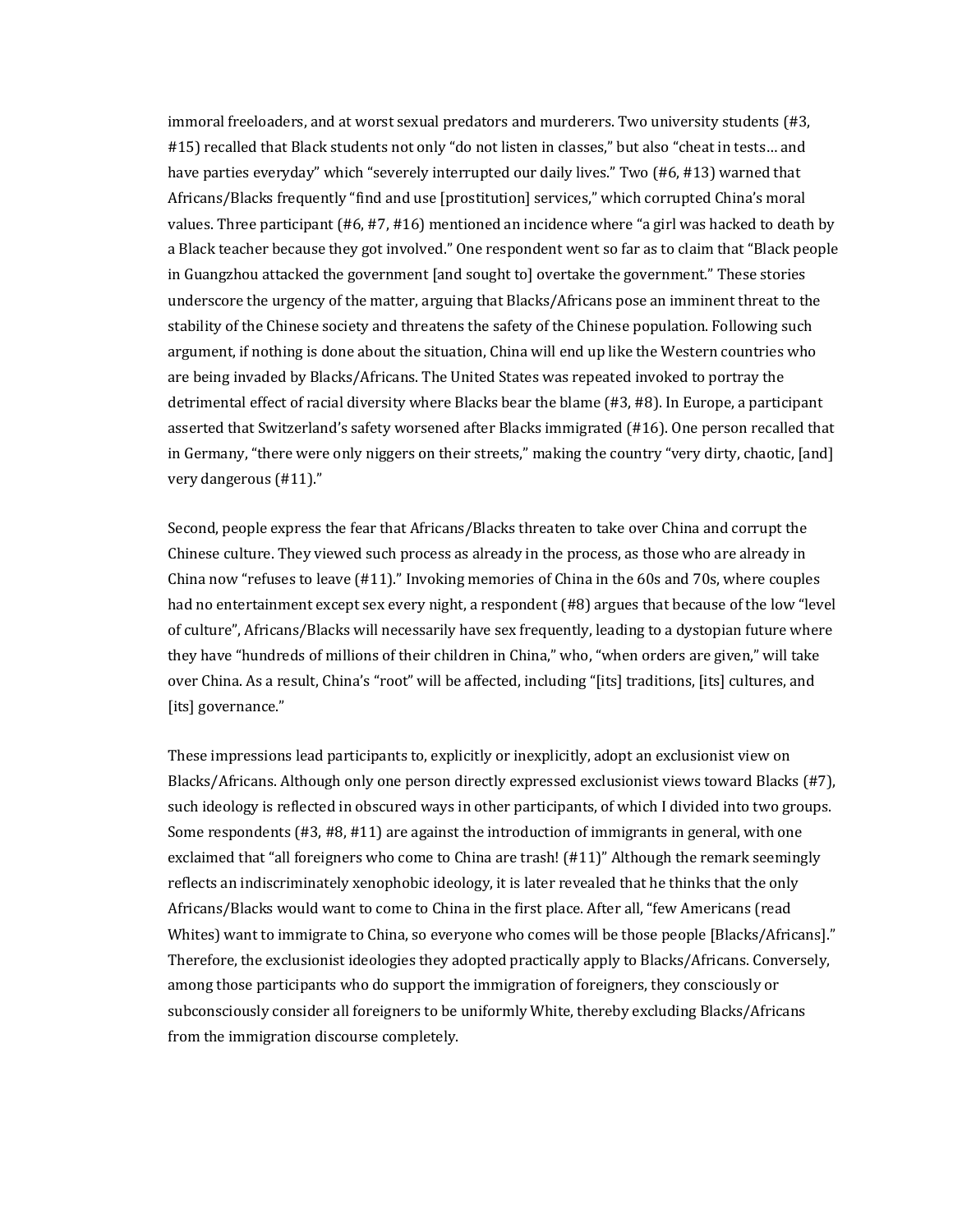#### **Seeking Validation from Europeans/Whites**

The attitude toward Europeans/Whites are distinctively different. As a middle-/upper-class collective who are agents of modernity, they are located at the top of the racial/cultural hierarchy. The threat to the Chinese culture, and to the safety and stability of the Chinese society, is therefore irrelevant in this context. Rather, China is preoccupied with the introduction of Whites to bring about modernity and development (see section V), as well as seeking validations to prove its self worth on the international stage. The latter consists of the active process of catering to foreigners through *reverse integration* and *preferential treatment*, as well as the active interpretation of empirical observations as validations of the accomplishment of the self.

Many European countries, such as the Netherlands, adapt a linguistic integration approach, requiring immigrants to learn the national language as part of the integration requirement. In contrast, no Chinese respondents think it is necessary for immigrants to learn Chinese. Instead, participants adopt a *reverse integration* approach, where the host adapt to the language of the foreigners. Many argued, almost with a sense of pride, that "so many people in China speak English  $(H4)$ ," and expressed that they would go out of their way to assist foreigners who don't speak Chinese. Some even expressed apology for their inability to accommodate to the foreigner's linguistically:

If I see a foreigner I want to talk to, but I feel like my language  $[English]$  is not so good, there might be some communication issue. I just won't go bother them.  $(H1)$ 

While *Reverse integration* illustrates the perception of inferiority of China vis-à-vis European/Whites, it is also used as an active strategy to seek validation of the later. Furthermore, such phenomenon further illustrates the bifurcated vision of immigrants. Such discourse is only invoked in the contest of foreigners as Whites/Europeans, and the target language for the reverse integration is always a European language (English).

A second strategy for the host to actively seek validation of the superior is through preferential treatment. Most participants recognize its existence for foreigners on an institutional level. As a probing question in the interview, I briefly recounted the well-known event of Chinese police finding a lost bicycle for a Japanese person in 3 days, but in comparison, no lost bicycle that belongs to a Chinese person was found that quickly (People's Daily, 2012). Most respondents are aware of this incident. In interpreting the event and other institutional preferential treatment practices, most respondents argued that they are understandable and even necessary. During the discussion of this incident, most engage in a process I have termed the *family discourse*, in which they analogize China as their family. The host is considered as the family member, whereas the foreigners are considered guests. Citing the traditional Chinese culture of "welcomingness and hospitableness (*reqing haoke*)", respondents argue that it is only natural for the host to provide better treatment for their guests,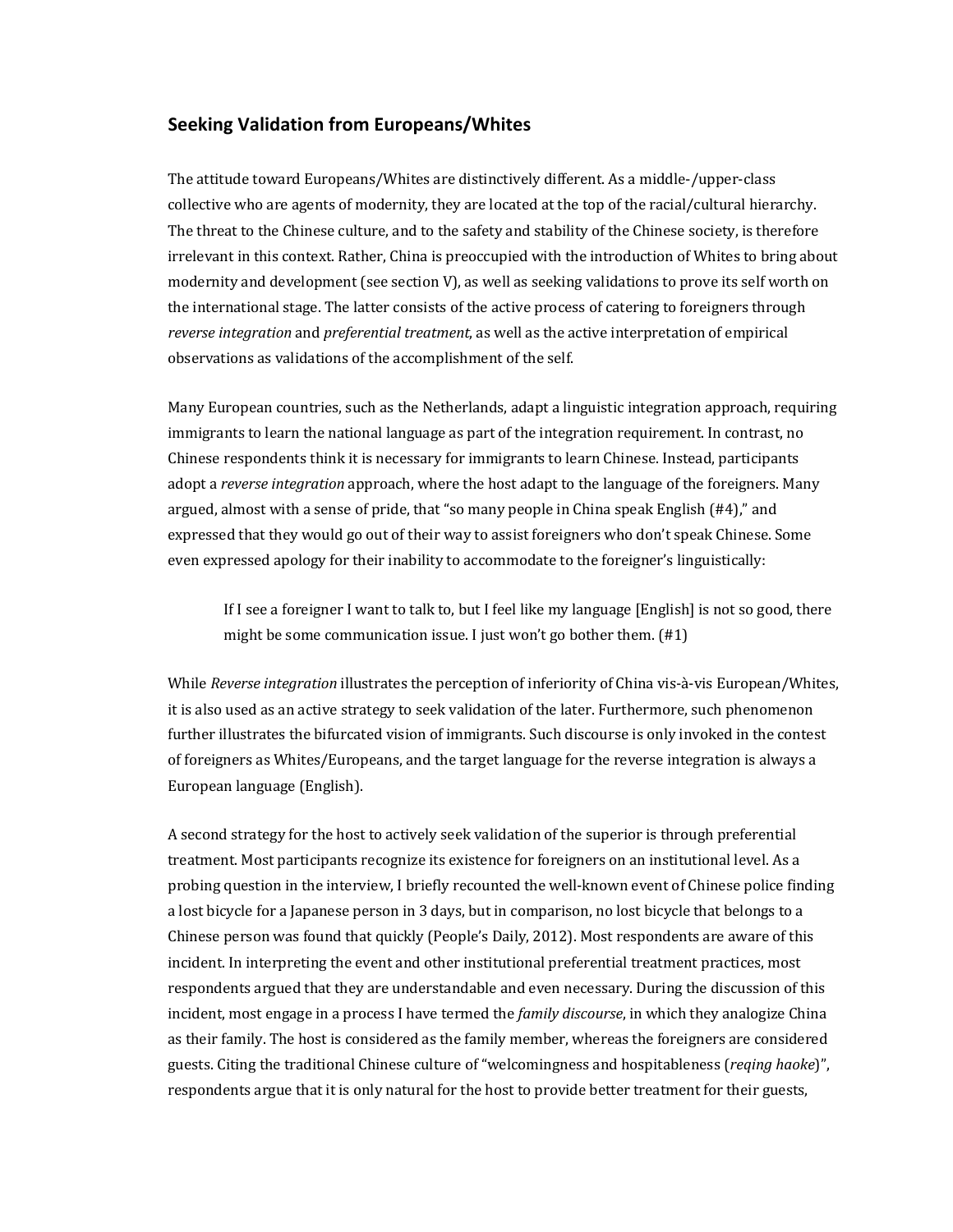considering that "family members are used to each other so we are not overly polite to each other (#1)." Meanwhile, the goal of preferential treatment of foreigners in China, analogized to the better treatment of guests in a family, is for them "to leave a good impression of China  $(\#1)$ ," so that "after they go back... they would compliment China in front of their friends  $(#4)$ ." A similar sentiment is shared in a 2012 People's Daily article which recounted the lost bicycle incident, arguing that "a random event [of a Japanese losing a bicycle], is thus enlarged to reflect the international image of Wuhan in comparison to the moral standards of other areas of the World." Institutional preferential treatment is thus considered necessary to boost the China's image internationally, thereby seeking the validation from the West.

Notably, preferential treatments are never justified when the beneficiaries are perceived to be Blacks/Africans, which is due to two reasons: First, Blacks/Africans occupy a lower hierarchal location than the host, so there is no need for validation seeking. Second, Blacks/Africans are portrayed to engage in egregious acts unlike their civilized Whites/Europeans counterparts, rendering preferential treatments less justified. Indeed, respondents mentioned that the hierarchalbottom attend university for free (#10), were assigned female students as escorts by universities  $(#13)$ , cheat with the assistant of the professors  $(#3, #15)$ , and rape female students without facing consequences (#15). These instances invoked fear and anger, as they not only underscore unfairness, they illustrate a dystopian future where Chinese resources are taken advantage of, Chinese students suffer unfair treatment and Chinese girls are objectified and exploited by Blacks/Africans.

While participants use reverse integration and preferential treatments as mechanisms for actively soliciting validation, they actively interpret empirical evidences to show China's development and progression. On the collective level, the increase in the amount of immigration is seen as evidence of China's globalization and modernization. On the individual level, those who interact with Chinese foreigners proudly asserted that "the foreigners in China who stayed under these circumstances [the COVID pandemic] must really like Chinese culture (#7, Chinese officer worker)." Another respondent cite foreigners' experience, comparing China to other developed nations in Europe and East Asia:

[The British and Spanish people I know] are from big cities. They have seen the world. It's not that their horizon is limited, so they have no other options but to stay here. They compared, some may have lived in Korean or Japan, and then they chose China. Maybe they relate more to China, to living in here... On a certain level, China is modernized and cosmopolitan enough, so that they are comfortable living here, right?  $(#4)$ 

In this instance, foreigners' decisions to live in China, especially given that they have lived in Europe and other developed countries in Asia, validate the "modernization" and "cosmopolitanism" of China.

These validations, however, must be from Western countries, or to a lesser extent, other developed countries in Asia to be valuable. After all, compliments coming from (African) countries that are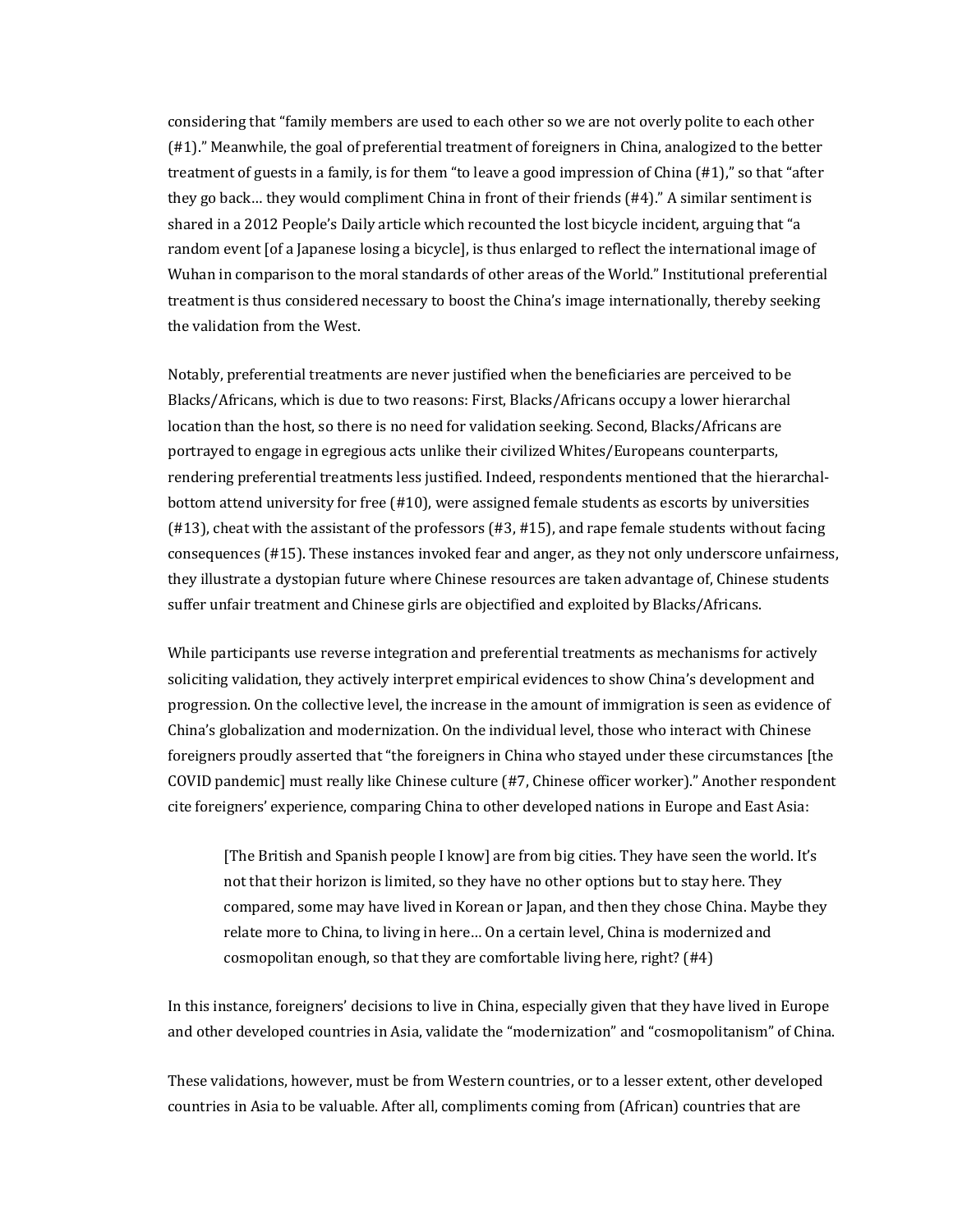perceived to be poor and underdeveloped while receiving aid from China do not testify much, as it is only natural "these developing countries like Africa think China is good (#8, Taxi driver)."

#### **Role of the host in the immigration project**

According to older participants, the host also has an active role in the immigration discourse. The host and the hierarchal-bottom bear equal responsibilities for the negative consequences of immigration, while the hierarchal-top escapes the discourse: While Africans/Blacks pose an inherent danger (i.e. weakness), the decision for its internalization ultimately sits with the Chinese people. After all, "everyone has strengths and weaknesses... If you see their weakness and you learn them, that's your problem.  $(\text{\#}12)$ "

Seeking to return to the pre-modern China rural state of "male-domination, semi-feudal social hierarchies and education inequalities (Barmé 1995: 225)," a respondent is deeply disappointed by the perceived moral decadence in today's society, where women are promiscuous and crime is prevalent. He argues that such is the consequence of Chinese tradition of "removing the essence [positives] and taking the dross [negatives]," spinning on the Chinese proverb *quqi jinghua, quqi* zaopo (removing the dross and taking the essence).

The perceived moral decay in China threatens the development of the Chinese race. On one hand, foreign freeloaders (Africans/Blacks) are seen as taking advantage of China's resources while posing an inherent danger through their inferior culture. On the other hand, with "opening up" of the country, Chinese learned nothing but the decadent side of foreign cultures while discarding the positive side.

This section explores how the cultural/racial hierarchy is implemented in the racial project of immigration. The lack of integration discourse render assimilation projects, often seen in Western countries, impossible in the Chinese context. Therefore, facing Africans/Blacks' perceived inferiority, to avoid the threat of moral corruption, crime, societal destabilization and cultural invasion, the host either explicitly adopt an exclusionist approach, or exclude the group from the discussion of immigration. In contrast, Whites should be introduced to China for its modernization project. Meanwhile, the host engages in several mechanisms to actively secure the validation of the superior group to prove its self worth. Such insecurity of the self, in contrast to its self-centered confidence prior to the Western invasion, is deeply rooted in the West's modernization, colonization and emancipation project. The internalization of the Western discourse of Enlightenment value renders China to be inherently inferior, and in a constant race to modernity to seek to surpass the West. However, in this game where rules are defined by the West, China will never win.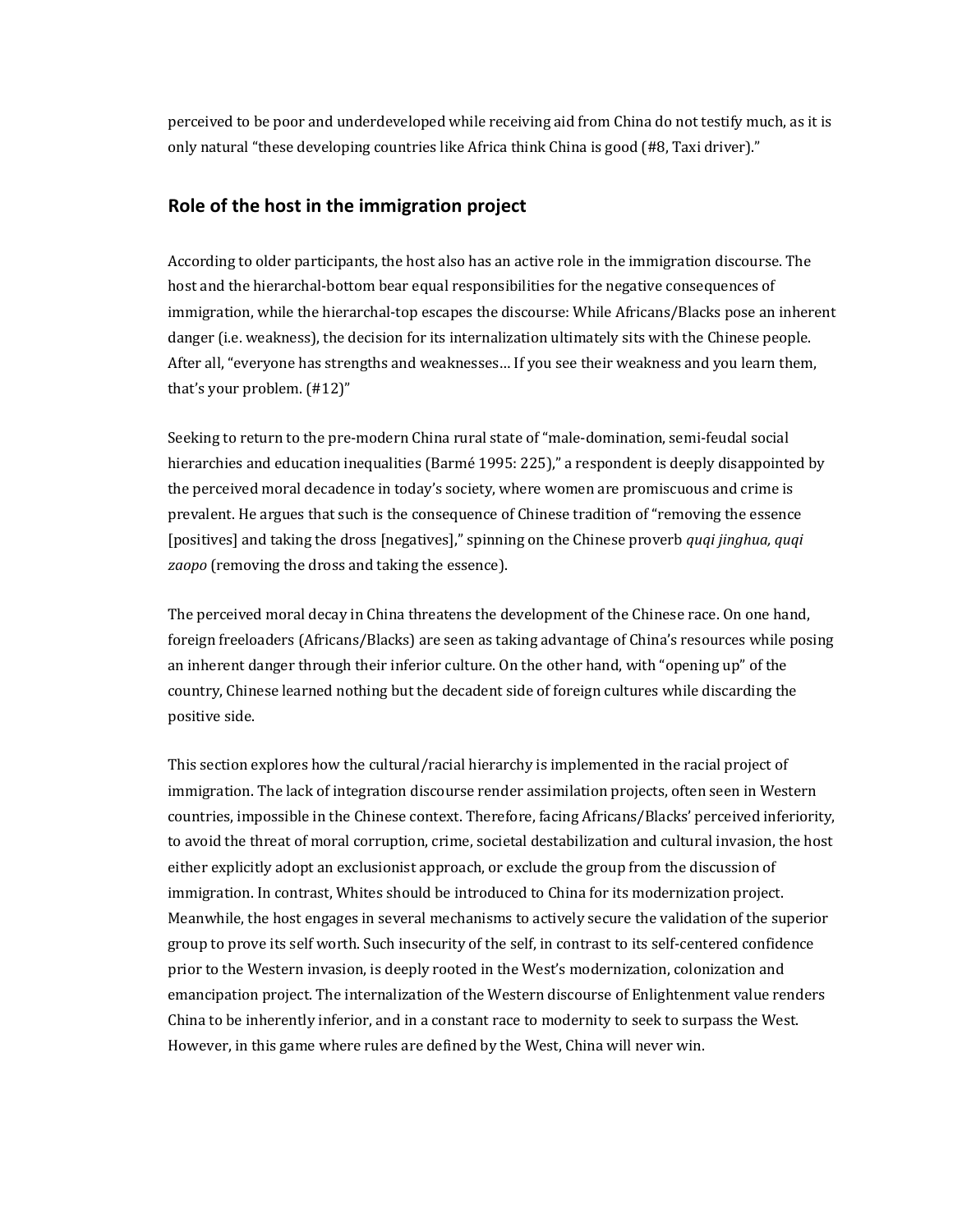## **VIII. Conclusion**

Adapting Omi and Winant (2014)'s framework of racialization, this study explores the racialization process and the implementation of racial projects in immigration in China. Through literature review on colonization project and the racial formation in China and semi-structured interviews, several key conclusions are reached: First, although racial categorization in China largely resembles its Western counterpart, its differences reflect the ancient-China racialization discourse. Second, racialization process defines Whites/Europeans as agents of modernity, and Blacks/Africans as uncivilized savages and sexual predators. While Yellows (Chinese) take for granted their superiority over the latter, they are positioned on the hierarchy lower than the former. Third, the hierarchal position renders the necessity for a bifurcated immigration discourse, where the host excludes Blacks/Africans while attempting to seek validation from Whites/Europeans through reverse integration and preferential treatments. Fourth, the racial discourse is simultaneously destabilized through social remittances, the ideological influence of the exchange students from Europe and North America.

This exploratory study with a limited sample size does not seek to be representative of the racial/immigration discourses in China. Nevertheless, it provides a much-needed framework to begin the immigration research in China by identifying race as an essential aspect in shaping people's perception toward immigrants. The issue of immigration and race should never be considered as separate topics, especially in a country like China where foreigners are highly racialized. Further research in the area should critically examine the racialization process in China, as well as the issue of immigration as a racial project in the nation-building project of China.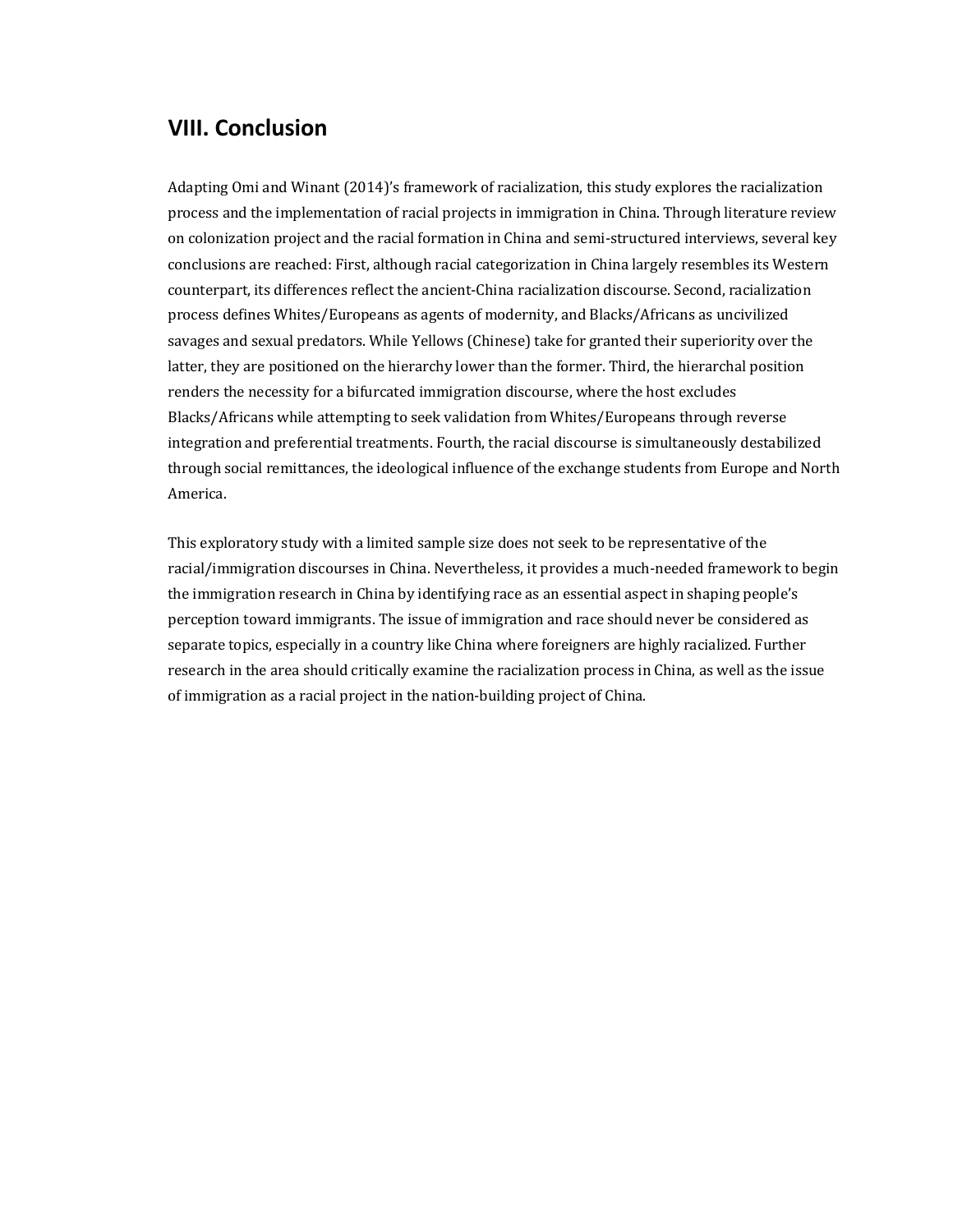## **Bibliography**

- Baranovitch, Nimrod. 2010. "Others No More: The Changing Representation of Non-Han Peoples in Chinese History Textbooks, 1951-2003." The Journal of Asian Studies 69(1):85-122. doi: 10.1017/S0021911809991598.
- Barme, Geremie R. 1995. "To Screw Foreigners Is Patriotic: China's Avant-Garde Nationalist." The *China Journal* (34):209–34. doi: 10.2307/2950138.
- Bates, Thomas R. 1975. "Gramsci and the Theory of Hegemony." *Journal of the History of Ideas* 36(2):351–66.
- BBC Chinese. 2020. "'超国民待遇'忧虑下的中国绿卡之争." *BBC News* 中文. Retrieved March 5, 2022 (https://www.bbc.com/zhongwen/simp/chinese-news-51750052).
- Bourdieu, Pierre. 1986. "The Forms of Capital." *Cultural Theory: An Anthology* 1:81-93.
- Bourdieu, Pierre. 1999. "Cultural Reproduction and Social Reproduction." Modernity: Cultural *Modernity* 2:351.
- Burawoy, Michael. 1998. "The Extended Case Method." *Sociological Theory* 16(1):4–33. doi: 10.1111/0735-2751.00040.
- Ceuppens, Bambi. 2006. "Allochthons, Colonizers, and Scroungers: Exclusionary Populism in Belgium." African Studies Review 49(2):147-86. doi: 10.1353/arw.2006.0102.
- Cheng, Yinghong, Yinghong Cheng, and Plant. 2019. *Discourses of Race and Rising China*. Springer.
- Chinese Government. 2005. "中国民族." Retrieved April 21, 2022 (http://www.gov.cn/test/2005-07/26/content\_17366.htm).
- Chinese Government. 2006. "中国的民族政策." *Central People's Government of the People's Republic of* China. Retrieved April 21, 2022 (http://www.gov.cn/test/2006-07/14/content\_335746.htm).
- Dikötter, Frank. 1997. The Construction of Racial Identities in China and Japan: Historical and *Contemporary Perspectives*. University of Hawaii Press.
- FitzGerald, David Scott. 2014. *Culling the Masses: The Democratic Origins of Racist Immigration Policy in the Americas*. Harvard University Press.
- Foucault, Michel. 1990. "The History of Sexuality: An Introduction, Volume I." Trans. Robert Hurley. *New York: Vintage* 95.
- Gao, Linlin. 2022. "外交部: 种族歧视已经渗透进美国社会生活的方方面面." Retrieved April 21, 2022 (https://cn.chinadaily.com.cn/a/202204/14/WS62580629a3101c3ee7ad08bc.html).
- Giddens, Anthony. 1986. *The Constitution of Society: Outline of the Theory of Structuration*. Vol. 349. Univ of California Press.
- Haidt, Jonathan. 2006. *The Happiness Hypothesis: Finding Modern Truth in Ancient Wisdom.* Basic books.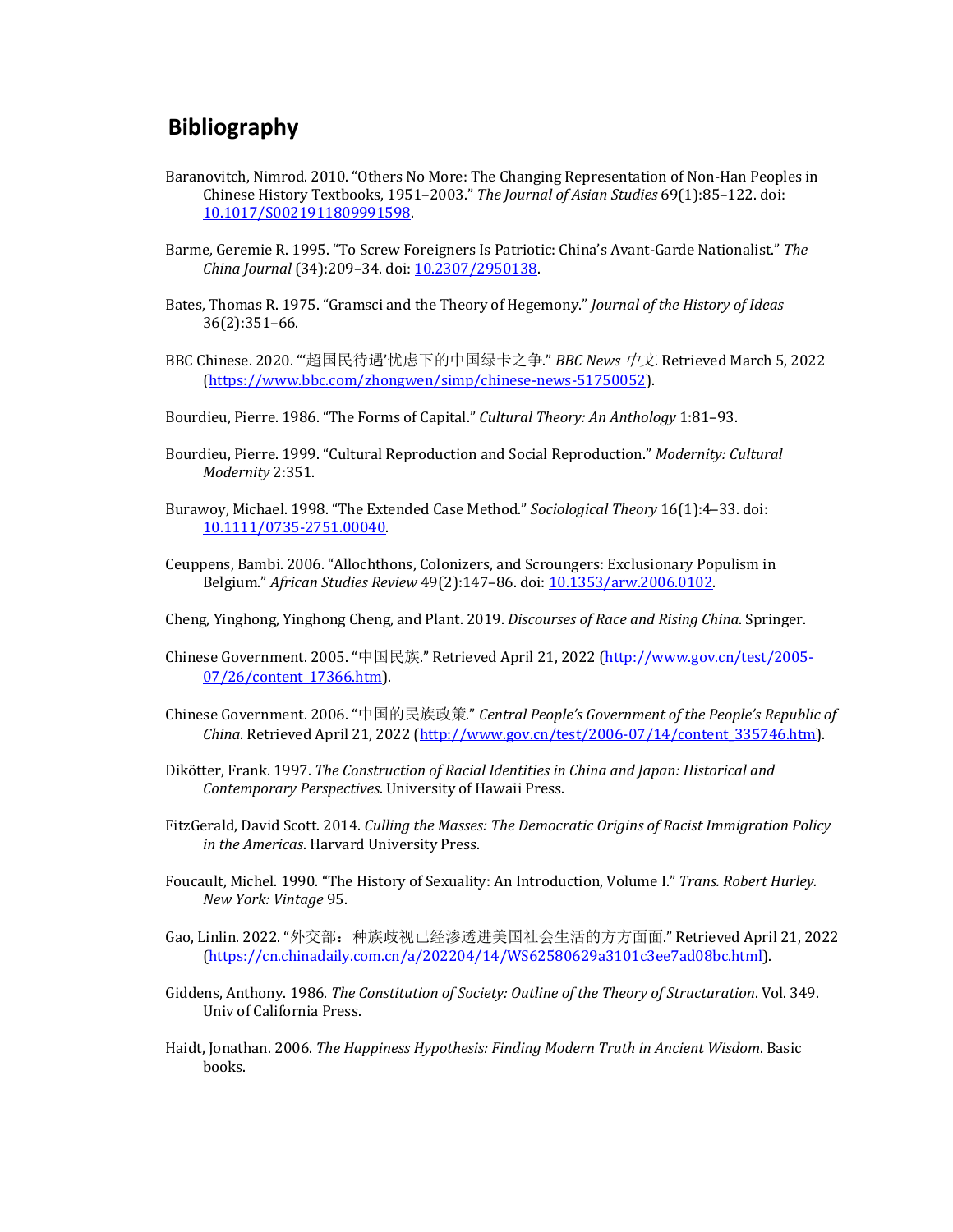- Han, Donglin. 2017. "Is China Ready for Foreigners?: Public Attitudes towards Immigration in China." *China: An International Journal* 15(2):120–43.
- He, Yinan. 2018. "Domestic Troubles, National Identity Discourse, and China's Attitude towards the West, 2003-2012." Nations and Nationalism 24(3):741-66.
- Jensen, Barbara. 2012. "Reading Classes." in *Reading Classes*. Cornell University Press.
- Jiang, Ying. 2012. *Cyber-Nationalism in China. Challenging Western Media Portrayals of Internet Censorship in China*. University of Adelaide Press.
- Jiang Zhen. n.d. "中国大陆统一中小学教材,习近平思想成为灵魂指导." *Voice of America (Chinese)*. Retrieved March 5, 2022 (https://www.voachinese.com/a/Xi-and-CCP-impose-standardizedtextbooks-20210811/5997684.html).
- Kaufman, Alison Adcock. 2010. "The 'Century of Humiliation,' Then and Now: Chinese Perceptions of the International Order." *Pacific Focus* 25(1):1-33. doi: 10.1111/j.1976-5118.2010.01039.x.
- Lentin, Alana. 2008. "Europe and the Silence about Race." *European Journal of Social Theory* 11(4):487–503.
- Levitt, Peggy. 1998. "Social Remittances: Migration Driven Local-Level Forms of Cultural Diffusion." *International Migration Review* 32(4):926–48.
- McGregor, Grady. 2021. "U.S. Higher Education: Universities Face Having Too Few Chinese Students." *Fortune*. Retrieved March 29, 2022 (https://fortune.com/2021/08/16/us-universitiesinternational-students-china-covid/).
- Mielants, Eric. 2006. "The Long-Term Historical Development of Racist Tendencies within the Political and Social Context of Belgium." *International Journal of Comparative Sociology* 47(3– 4):313–34.
- Min, Yanping. 2014. "中华民族与各民族是大家庭与家庭成员的关系." *National Ethnic Affairs* Commission of the People's Republic of China. Retrieved April 21, 2022 (https://www.neac.gov.cn/seac/c100518/201411/1086913.shtml).
- Mirsepassi, Ali. 2000. "Western Narratives of Modernity." Pp. 15-53 in *Intellectual Discourse and the* Politics of Modernization: Negotiating Modernity in Iran. Cambridge University Press.
- OECD. 2021. *Education at a Glance 2021: OECD Indicators*. OECD.
- Omi, Michael, and Howard Winant. 2014. *Racial Formation in the United States*. Routledge.
- People's Daily. 2012. "人民日报评日本人武汉丢车事件: 普通市民难享 VIP 待遇\_资讯频道\_凤凰网." Retrieved November 22, 2021 (https://web.archive.org/web/20190823232317/http://news.ifeng.com/mainland/detail\_201 2\_02/22/12680124\_0.shtml).
- People's Republic of China. 2008. 中国执行《消除一切形式种族歧视国际公约》情况. United Nations Human Rights (OHCHR).
- Pugh, Allison J. 2013. "What Good Are Interviews for Thinking about Culture? Demystifying Interpretive Analysis." *American Journal of Cultural Sociology* 1(1):42–68.